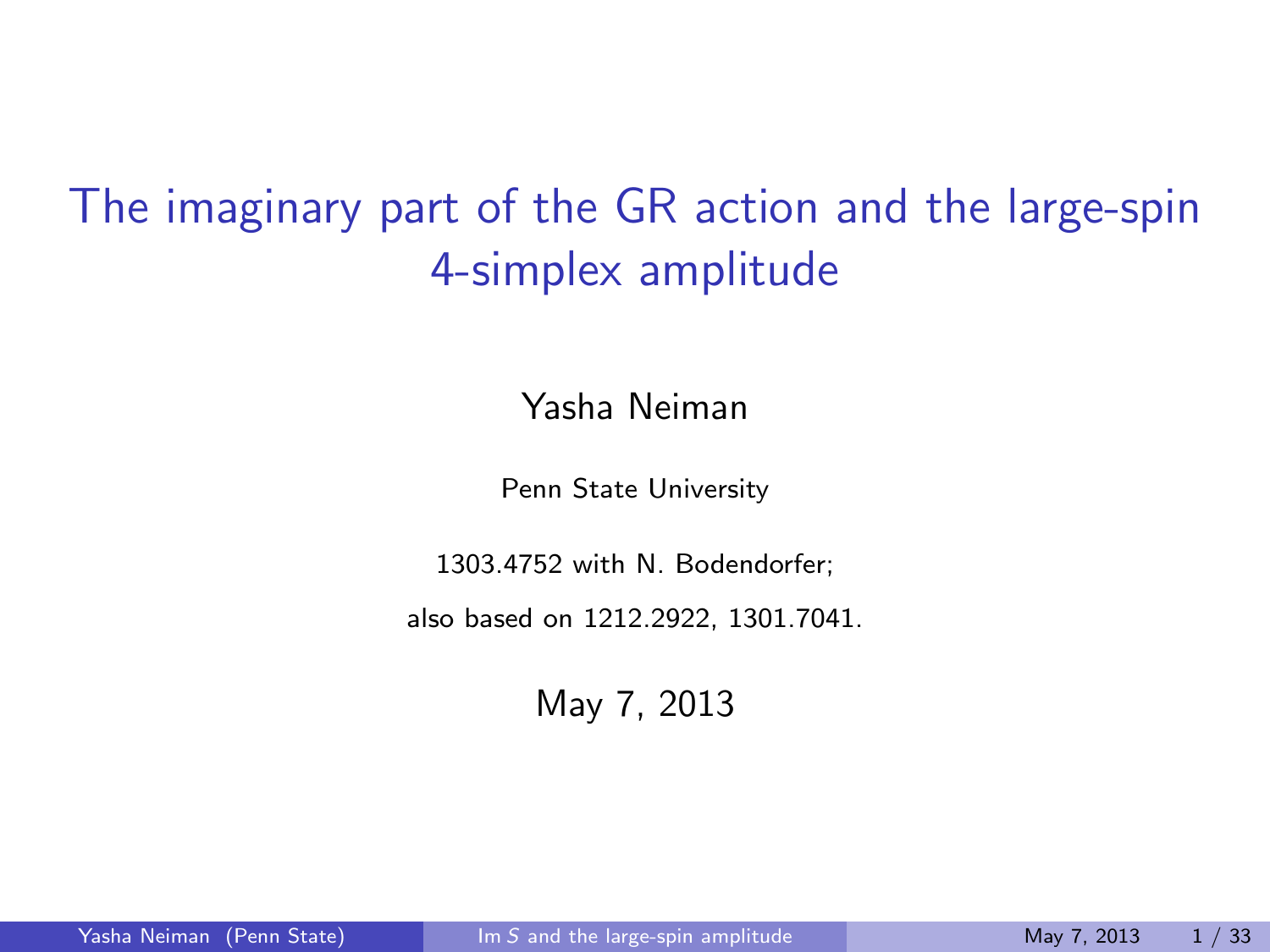## Summary

### Classical GR

- First-order and second-order actions agree on-shell.
- The action has a nonvanishing imaginary part:

$$
\text{Im } S = \frac{1}{16G} \sum_{\text{flips}} A_{\text{flip}} = \frac{1}{4} \sum_{\text{flips}} \sigma_{\text{flip}}
$$

### The large-spin limit of LQG

- The large-spin vertex amplitude reproduces the classical action iff analytically continued to  $\gamma = \pm i$ .
- A first-ever agreement in LQG between BH entropy derived from an effective action and from a microscopic state counting.
- The limit should be thought of as a high-energy ("transplanckian") regime.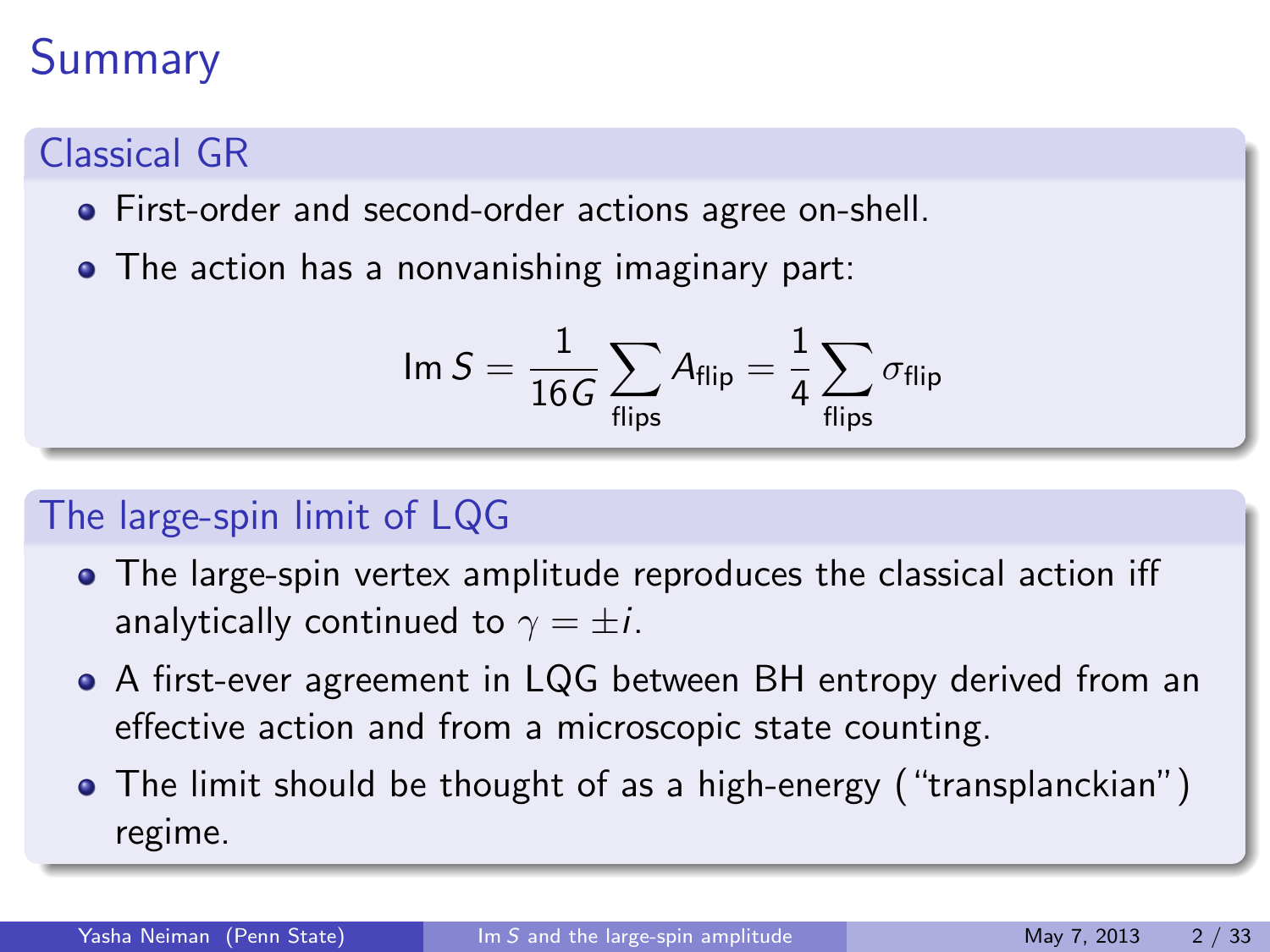## Generic spacetime regions  $\Omega$  with boundary  $\partial\Omega$



 $\bullet$   $\partial\Omega$  doesn't have to be at infinity!

### Normal vector  $n^{\mu}$

- Sign of  $n^{\mu}$ : chosen so that  $n_{\mu}v^{\mu} > 0$  for outgoing  $v^{\mu}$ .
- Sign of  $n \cdot n$ : has to flip between spacelike and timelike patches.  $\Rightarrow$  n  $\cdot$  n cannot be constant everywhere!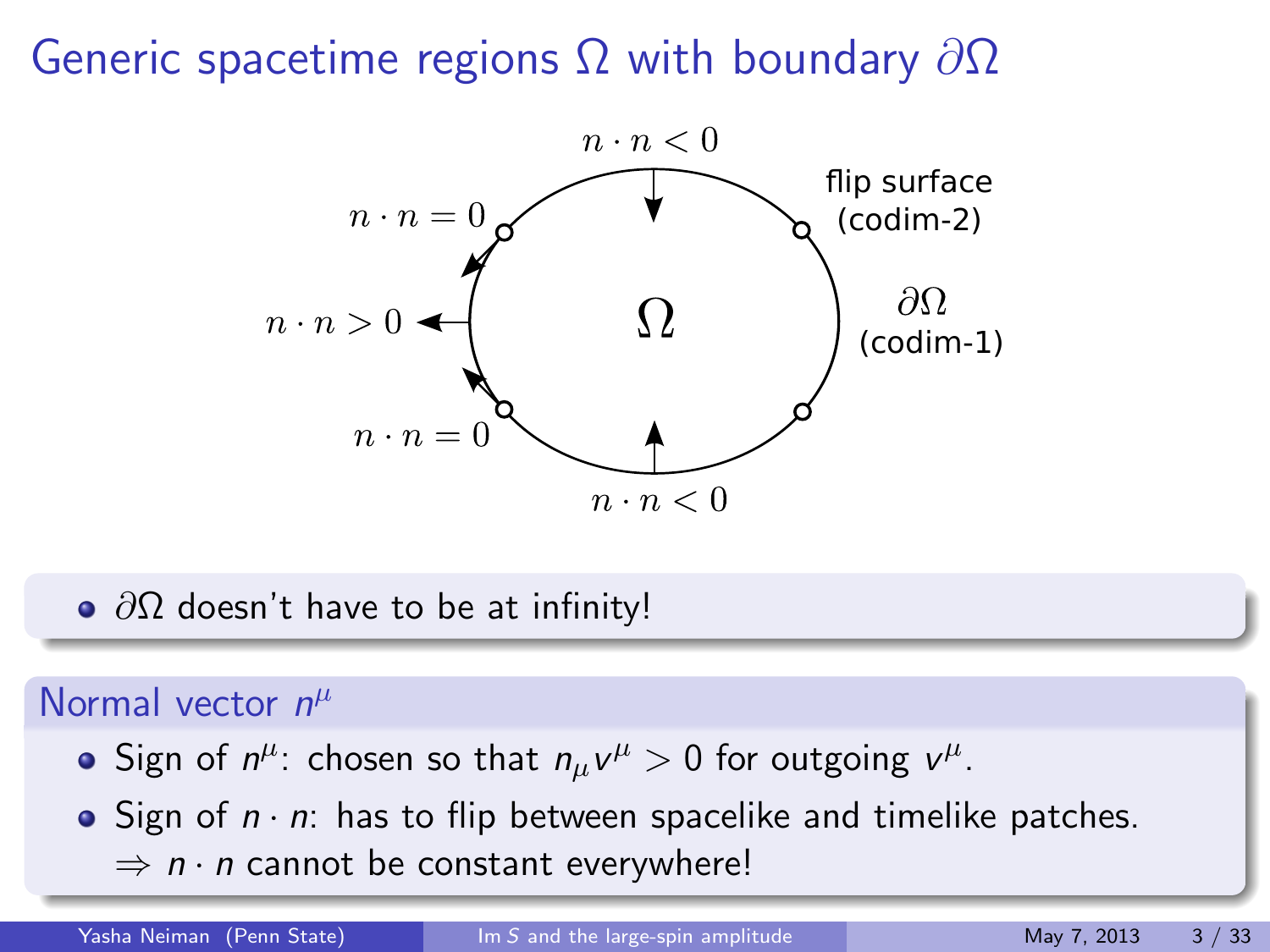## The second-order GR action

$$
S = \frac{1}{16\pi G} \left( \int_{\Omega} \sqrt{-g} R d^4 x + 2 \int_{\partial \Omega} \sqrt{\frac{-h}{n \cdot n}} K d^3 x \right)
$$

- The independent variable is  $g_{\mu\nu}$ . All the rest derived from it.
- Bulk term: Einstein-Hilbert.
- Boundary term: York-Gibbons-Hawking. [York, 1972; Gibbons & Hawking, 1977]
	- Defining property:  $\delta S = 0$  for  $\delta g_{\mu\nu}|_{\partial \Omega} = 0$  (no assumptions on  $\partial_\mu g_{\nu\rho}$ ).

#### Boundary term notation

- $h_{ab}$  intrinsic metric of boundary  $\partial\Omega$ ; h = det h<sub>ab</sub>.
- $n^{\mu}$  boundary normal;  $K_{a}^{b} = \nabla_{a} n^{b}$  extrinsic curvature;  $K = K_{a}^{a}$ .
- Valid for arbitrary norm and signature of  $n^{\mu}$ .
	- Rescaling  $n^{\mu}$  is a gauge freedom.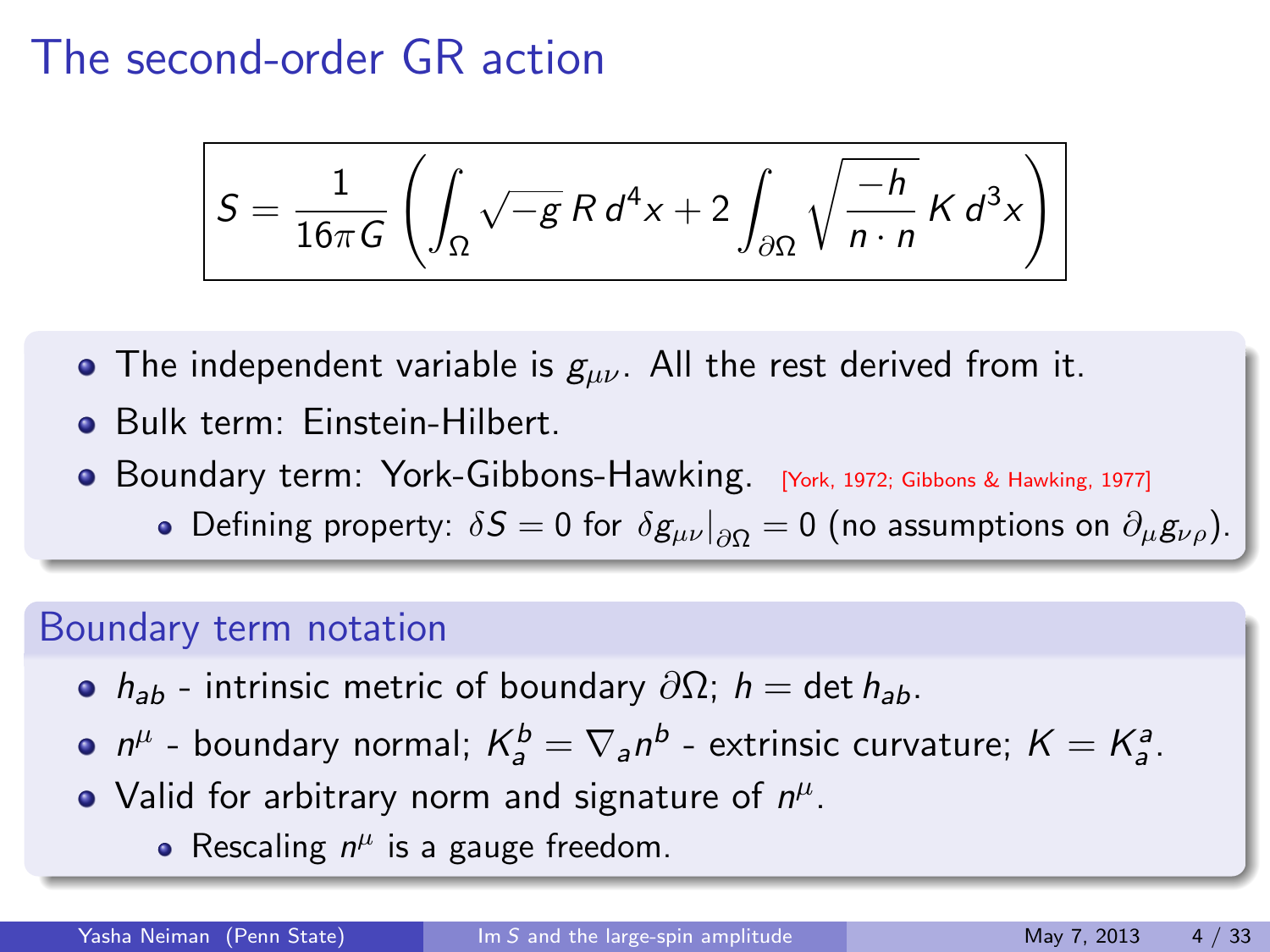## Alternative - a densitized normal

For a clean variational principle, would be nicer to have a normal that is a unique function of  $\partial\Omega$  and  $g_{\mu\nu}$  everywhere.

Can't use a unit normal: not well-defined at signature flips.

• Can use a densitized version: 
$$
N_{\mu} = \frac{1}{3!} \sqrt{-g} \epsilon_{\mu abc} \epsilon^{abc}
$$
.

• Related to understand 
$$
n^{\mu}
$$
 as:  $N_{\mu} = \sqrt{\frac{-h}{n \cdot n}} n_{\mu}$ .

- However, covariant derivatives of  $N_{\mu}$  are awkward.
- Will be easier in the first-order formalism.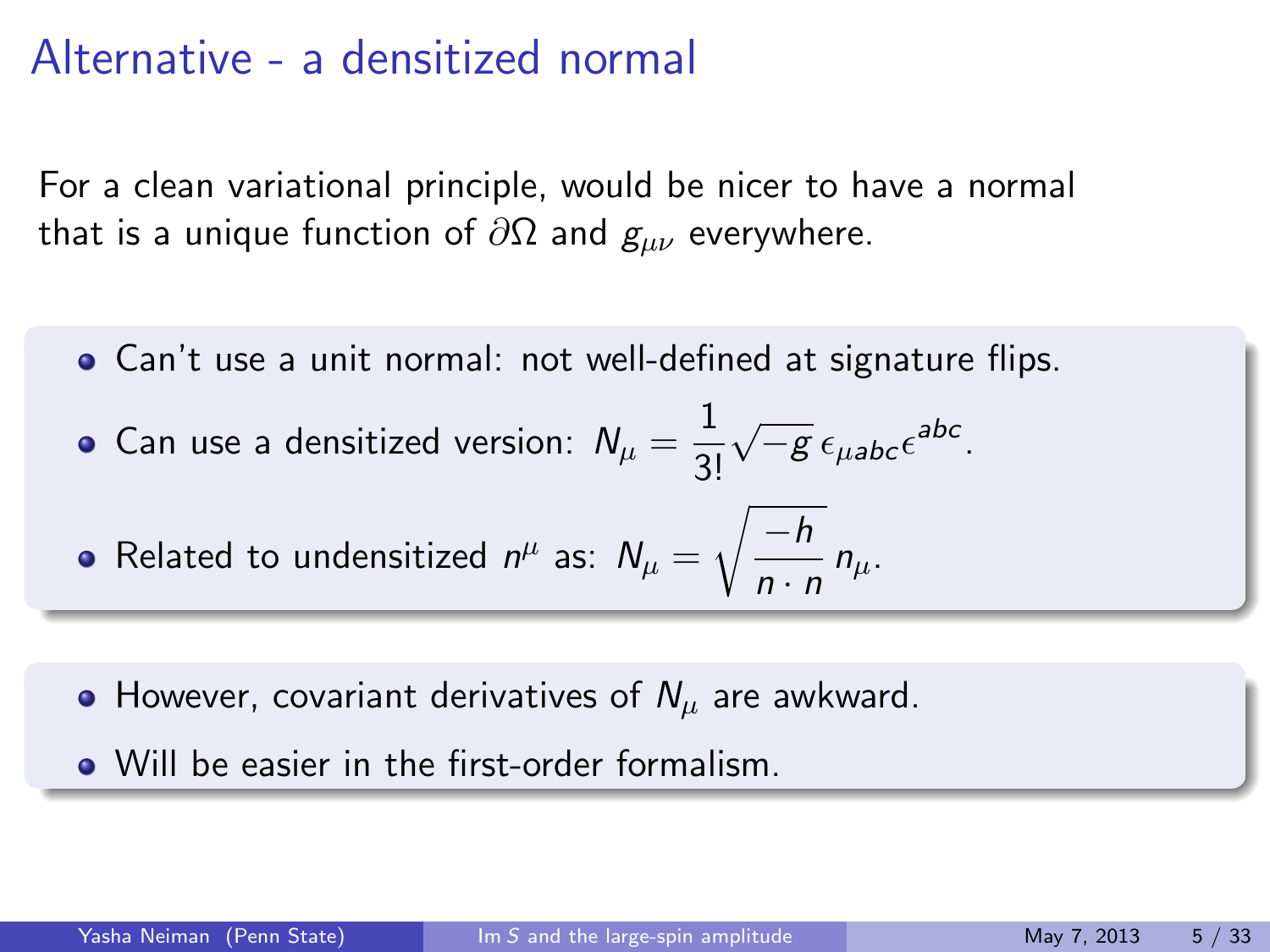## The first-order Palatini action

$$
S = \frac{1}{16\pi G} \left( \int_{\Omega} \Sigma^{IJ} \wedge F_{IJ} - \int_{\partial \Omega} \Sigma^{IJ} \wedge \left( A_{IJ} - \frac{2N_I dN_J}{N \cdot N} \right) \right)
$$

#### The independent variables

- Vielbein  $e^I_\mu$  and connection  $A^{IJ}_\mu.$
- In form notation, just  $e^I$  and  $A^{IJ}$ .

#### Useful derived quantities

\n- \n
$$
\Sigma^{IJ} = \frac{1}{2} \epsilon^{IJKL} e_K \wedge e_L = \star (e \wedge e)^{IJ}.
$$
\n
\n- \n Curvature: \n 
$$
F_{IJ} = dA_{IJ} + A_I^K \wedge A_{KJ}.
$$
\n
\n- \n Densityed normal: \n 
$$
N_I = \frac{1}{3!} \epsilon^{abc} \epsilon_{IJKL} e_a^J e_b^K e_c^L.
$$
\n
\n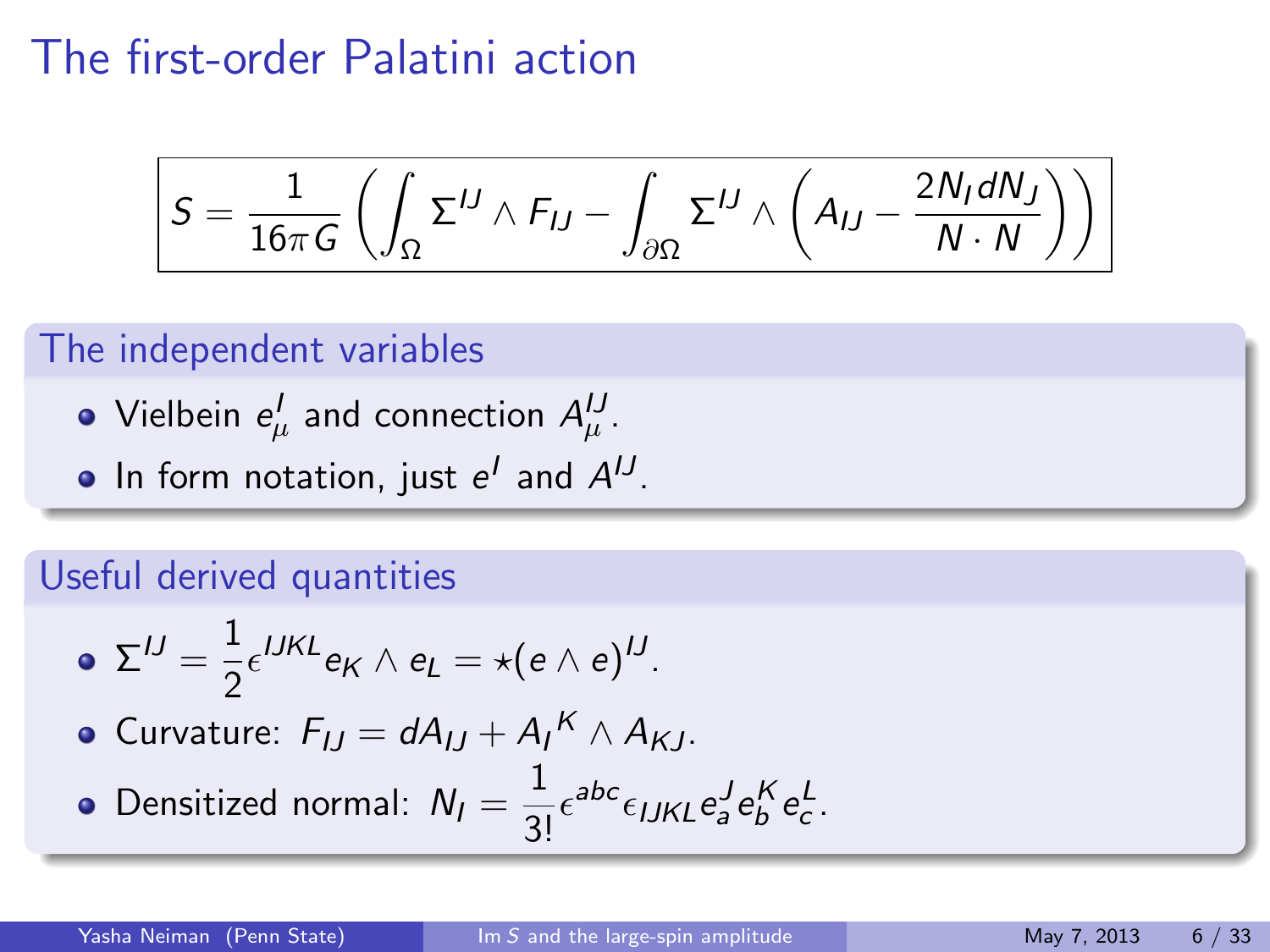## The first piece of the boundary term

$$
\boxed{S_{\partial\Omega, \text{old}} = -\frac{1}{16\pi G} \int_{\partial\Omega} \Sigma^{IJ} \wedge A_{IJ}}
$$

#### Why have this term?

- Cancels the  $A_{IJ}$  variation from the bulk term.
- Thus, enforces the variational principle:  $\delta S = 0$  for  $\delta e^I\big|_{\partial\Omega} = 0$ (no assumptions on  $A_{11}$ ).

#### Not gauge invariant

- Invariant if the direction of  $N_I$  is constant along the boundary.
- Cannot hold everywhere on a closed boundary, because of signature flips!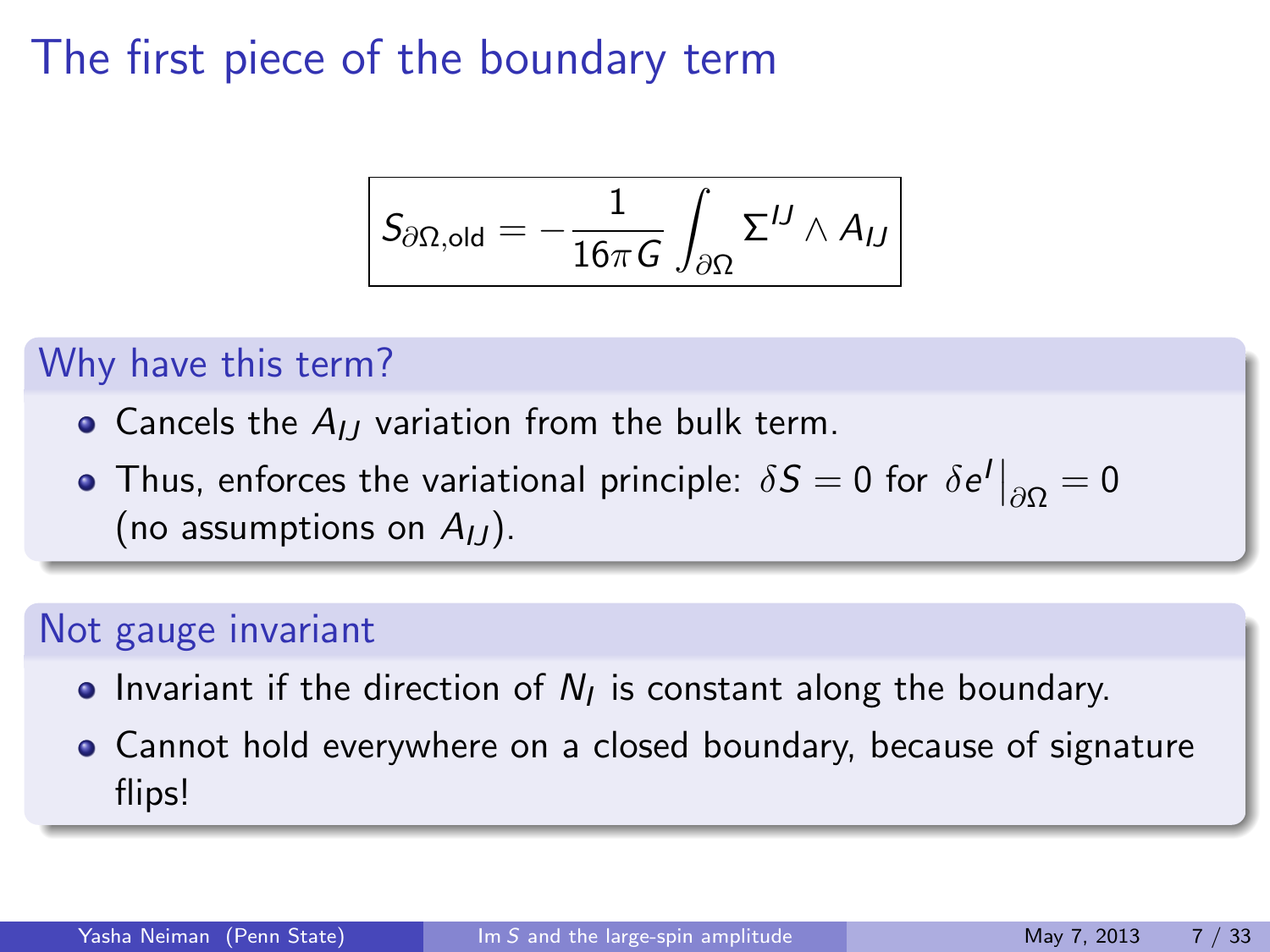The new, second piece of the boundary term

$$
S_{\partial\Omega,\text{new}}=\frac{1}{8\pi G}\int_{\partial\Omega}\Sigma^{IJ}\wedge\frac{N_I dN_J}{N\cdot N}=\frac{1}{8\pi G}\int_{\partial\Omega}\Sigma^{IJ}\wedge\frac{n_I d n_J}{n\cdot n}
$$

In second expression, introduced an undensitized normal  $n_1$  (free to rescale).

#### Why have this term?

For gauge invariance - cancels the gauge transformation of the  $\Sigma^{IJ} \wedge A_{IJ}$  term.

#### Properties of the  $N<sub>I</sub> dN<sub>I</sub>$  term

- Non-polynomial, due to the  $N \cdot N$  in the denominator.
- Depends only on the boundary value of  $e^l$ .
	- $\Rightarrow$  Doesn't affect the variational principle.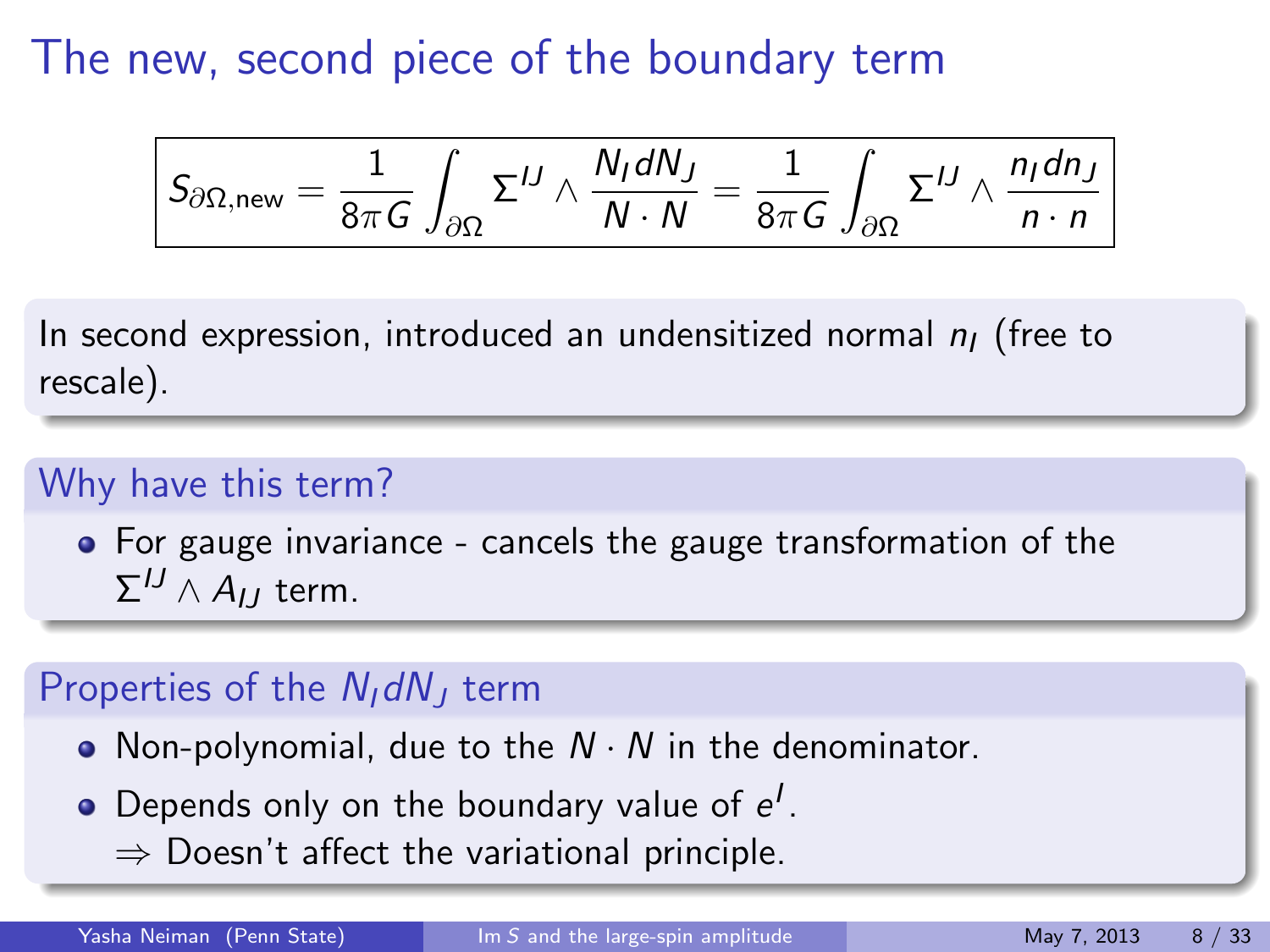## On-shell equality of the Einstein-Hilbert and Palatini actions

Bulk and boundary terms are equal separately

$$
\begin{aligned}\n\bullet \sqrt{-g} \, R \, d^4x &= \Sigma^{IJ} \wedge F_{IJ} \\
\bullet \sqrt{\frac{-h}{n \cdot n}} \, K \, d^3x &= -\frac{1}{2} \, \Sigma^{IJ} \wedge \left( A_{IJ} - \frac{2n_I dn_J}{n \cdot n} \right)\n\end{aligned}
$$

 $\bullet$  The boundary terms are equal thanks to the new  $n_1$  dn<sub>J</sub> piece.

#### Requires "half" of the equations of motion

• 
$$
T_I \equiv de_I + A_I{}^J e_J = 0.
$$
  
(from variation of the first-order action w.r.t.  $A_{IJ}$ )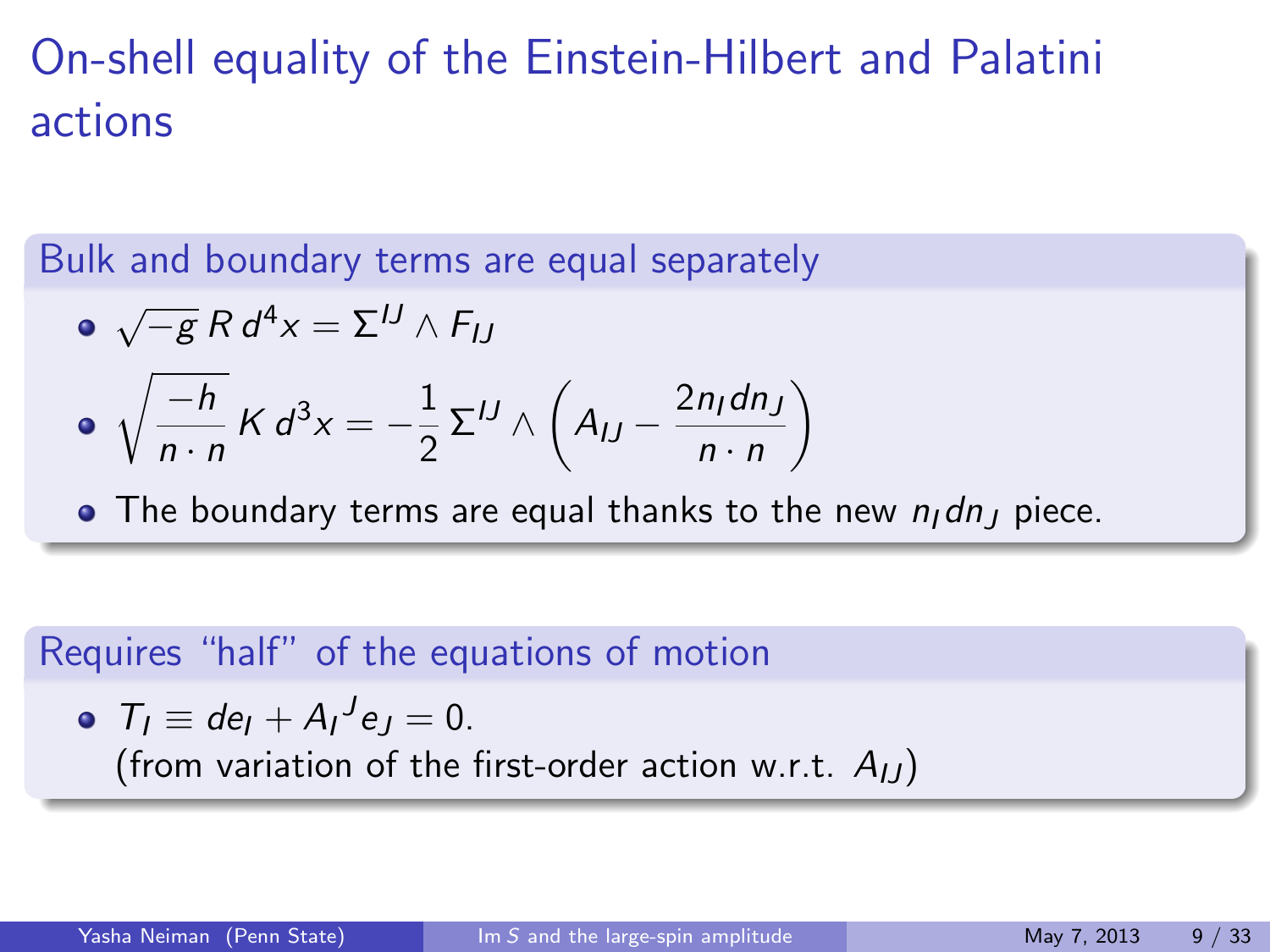The first-order action with Holst term

$$
S = \frac{1}{16\pi G} \left( \int_{\Omega} \Sigma^{IJ} \wedge F_{IJ} - \int_{\partial \Omega} \Sigma^{IJ} \wedge \left( A_{IJ} - \frac{2N_I dN_J}{N \cdot N} \right) \right) + \frac{1}{16\pi G \gamma} \left( \int_{\Omega} e^I \wedge e^J \wedge F_{IJ} - \int_{\partial \Omega} e^I \wedge (e^J \wedge A_{IJ} - de_I) \right)
$$

### The  $e^I \wedge e^J \wedge A_{IJ}$  piece of the boundary term

- Cancels the  $A_{IJ}$  variation from the  $e^I \wedge e^J \wedge F_{IJ}$  bulk term.
- Thus, enforces the variational principle:  $\delta \mathcal{S}=0$  for  $\delta e^I\big|_{\partial\Omega}=0.$

### The  $e^I \wedge de_I$  piece of the boundary term

- Combines with the  $e^I \wedge e^J \wedge A_{IJ}$  term to give  $e^I \wedge T_I.$
- Thus, restores gauge invariance.
- Unlike the  $N_I dN_J$  piece, is polynomial.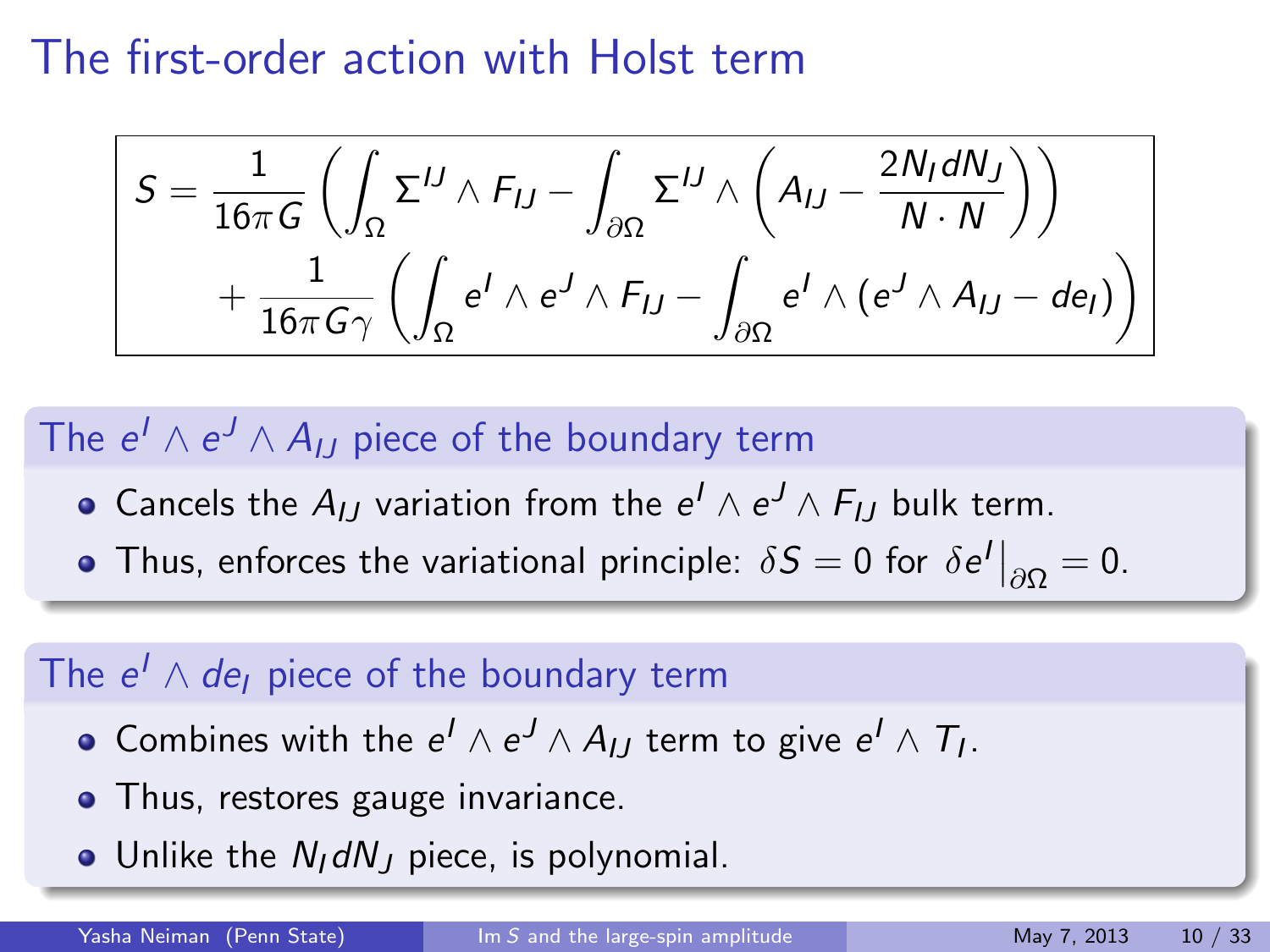## Holst action - properties

#### Both bulk and boundary pieces of the Holst term vanish on-shell

- Again, assume "half" the equations of motion  $\, {\cal T}^I = 0.$
- Bulk piece then vanishes due to Bianchi identity  $e^J\wedge F_{IJ}=0.$
- Boundary piece vanishes trivially.

### The Holst term is not topological

- The boundary piece alone is topological.
	- $d(e^l \wedge T_l)$  is the Nieh-Yan density.
- However, only the correct bulk+boundary combination gives a good variational principle.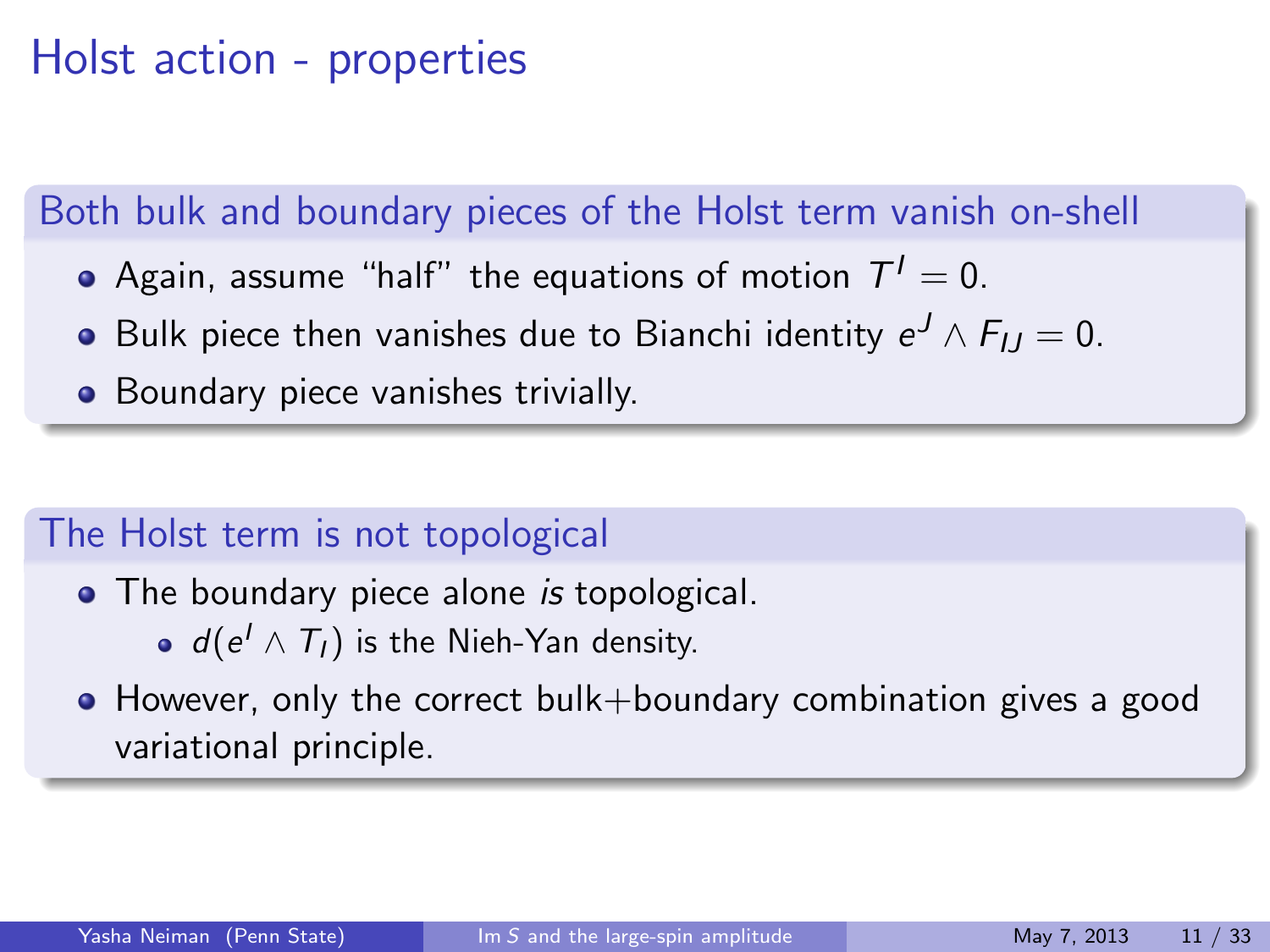### Holst action - alternative expression

$$
S = \frac{1}{16\pi G} \left( \int_{\Omega} \left( \star + \frac{1}{\gamma} \right) (e \wedge e)^{IJ} \wedge F_{IJ} - \int_{\partial \Omega} \left( \star + \frac{1}{\gamma} \right) (e \wedge e)^{IJ} \wedge (A_{IJ} - \Gamma_{IJ}^{\mathsf{H}}) \right)
$$

- $\Gamma^{\text{H}}_{IJ}$  is Peldan's hybrid connection (a non-polynomial functional of  $e^I$ ). [Peldan,1994]
- Manifest Hodge-duality structure, gauge invariance.
- **Credit to Andreas Thurn.**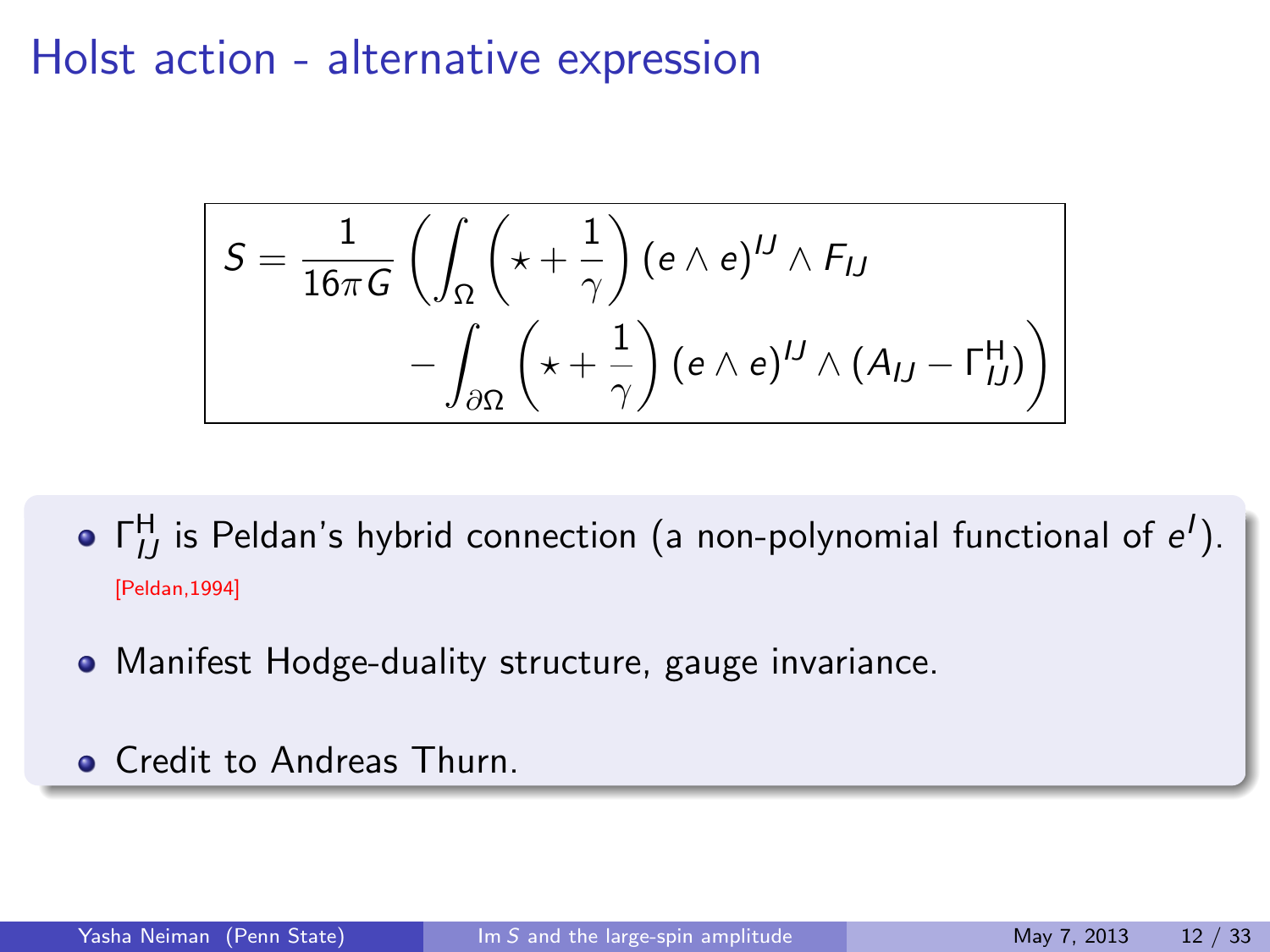## Summary on GR actions

We now have the correct boundary terms for the Palatini and Holst actions.

- The correct Holst term vanishes on-shell, but is not topological.
- The Einstein-Hilbert, Palatini and Holst actions all agree on-shell.
	- Using only "half" the equations of motion  $T_1 = 0$ .
	- The bulk and boundary terms agree separately.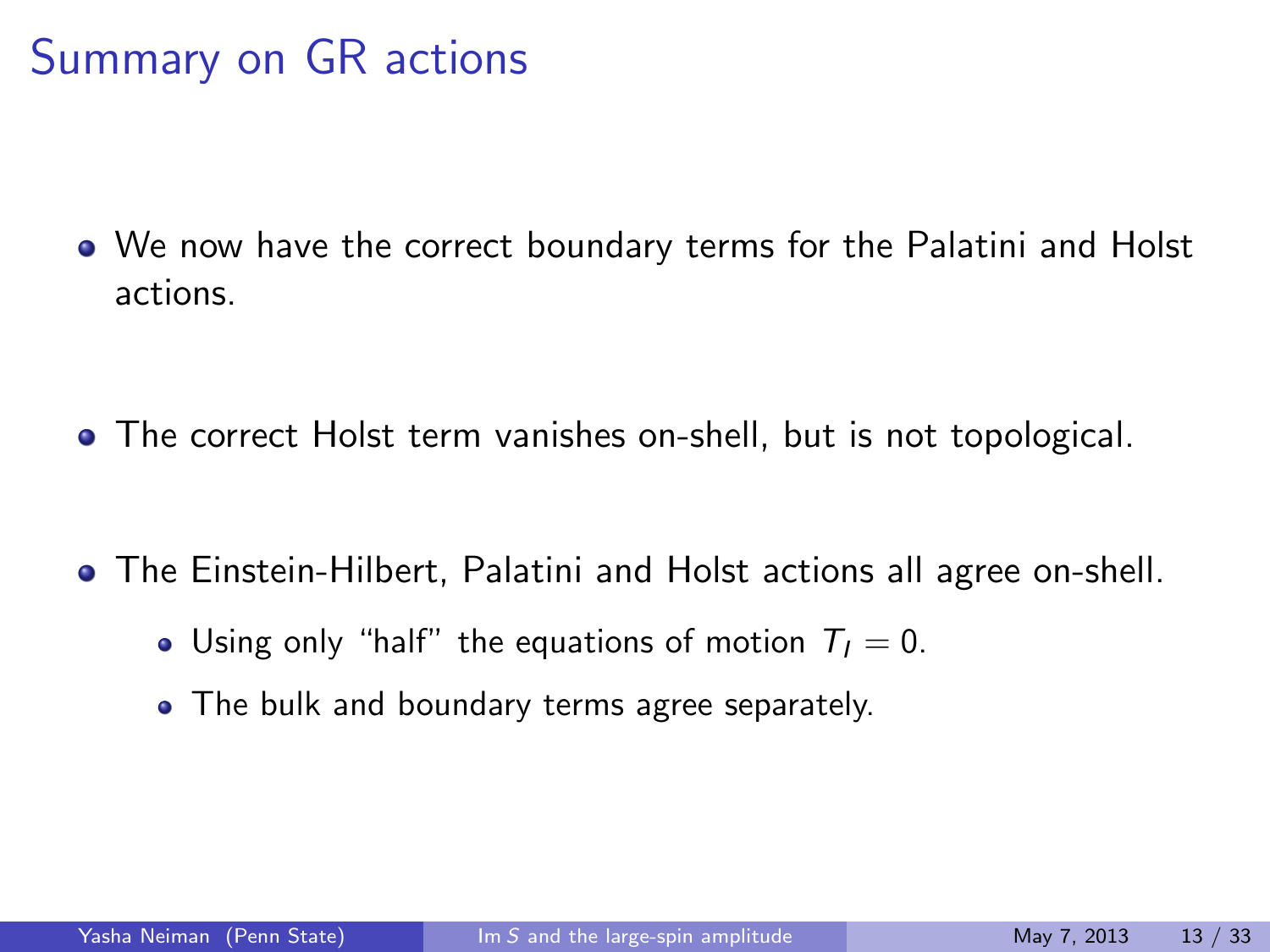The imaginary part of the GR action



In GR:  
\n
$$
\operatorname{Im} S = \frac{1}{16G} \sum_{\text{flips}} A_{\text{flip}}
$$

 $(A - area)$ 

In more general theories: Im  $S=\frac{1}{4}$ 4  $\sum$ flips  $\sigma_{\textsf{flip}}$ 

 $(\sigma$  - Wald entropy functional)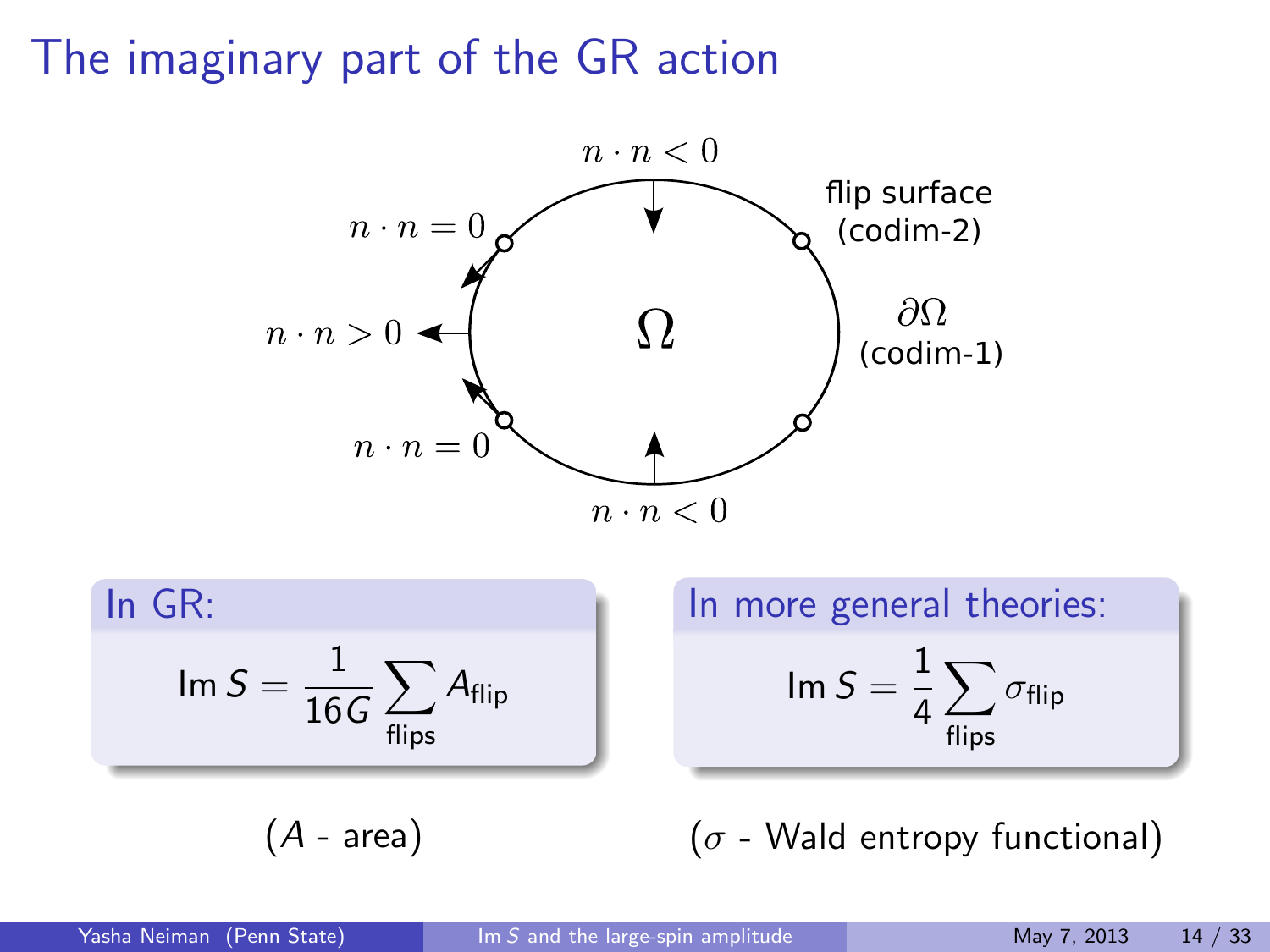## What do you mean, an imaginary part?

### This sounds ridiculous

Lorentzian actions are supposed to be real.

Unitary amplitudes e<sup>iS</sup>.

Euclidean actions are imaginary.

- Exponentially damped amplitudes  $e^{-\operatorname{Im} S}$ .
- **•** Tunneling, thermal behavior.

### But in gravity...

Classical Lorentzian solutions can have thermal properties.

- Black holes, other horizons.
- Unitarity is not at all understood for general spacetime regions.
	- Where it is understood (S-matrix), Im S vanishes.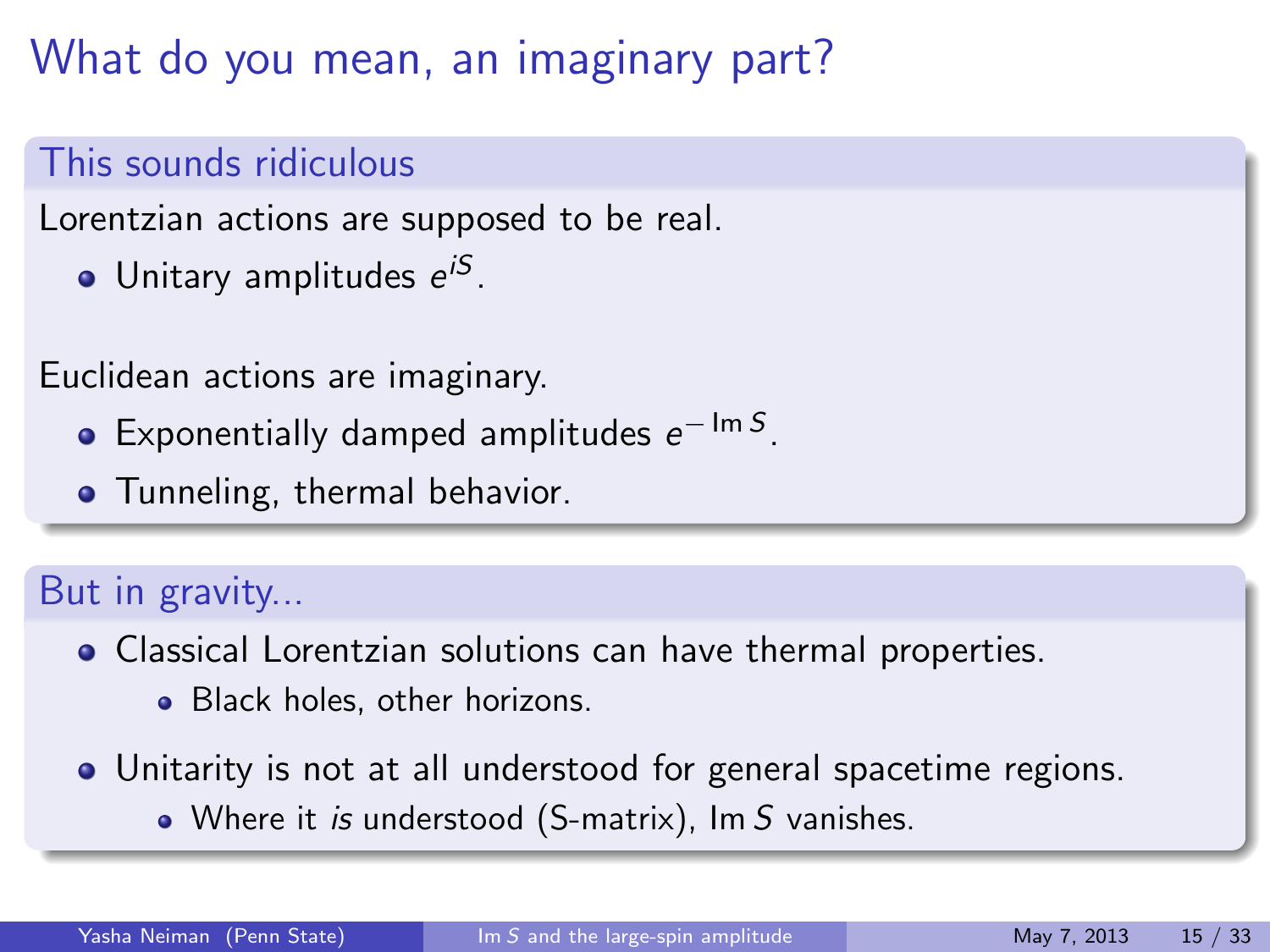## Deriving Im S

Arises from the action's boundary term, integrated over the infinitesimal neighborhood  $\delta \mathcal{F}$  of a flip surface  $\mathcal{F}$ :

$$
\ln S = \frac{1}{8\pi G} \sum_{\text{flips}} \ln \int_{\delta \mathcal{F}} \sqrt{\frac{-h}{n \cdot n}} K d^3 x
$$

In first-order formulation - arises from the  $n_1$  dn<sub>J</sub> piece of the boundary term:

$$
\boxed{\text{Im }S = \frac{1}{8\pi G}\sum_{\text{flips}}\text{Im}\int_{\delta\mathcal{F}}\Sigma^{IJ}\wedge\frac{n_Idn_J}{n\cdot n}}
$$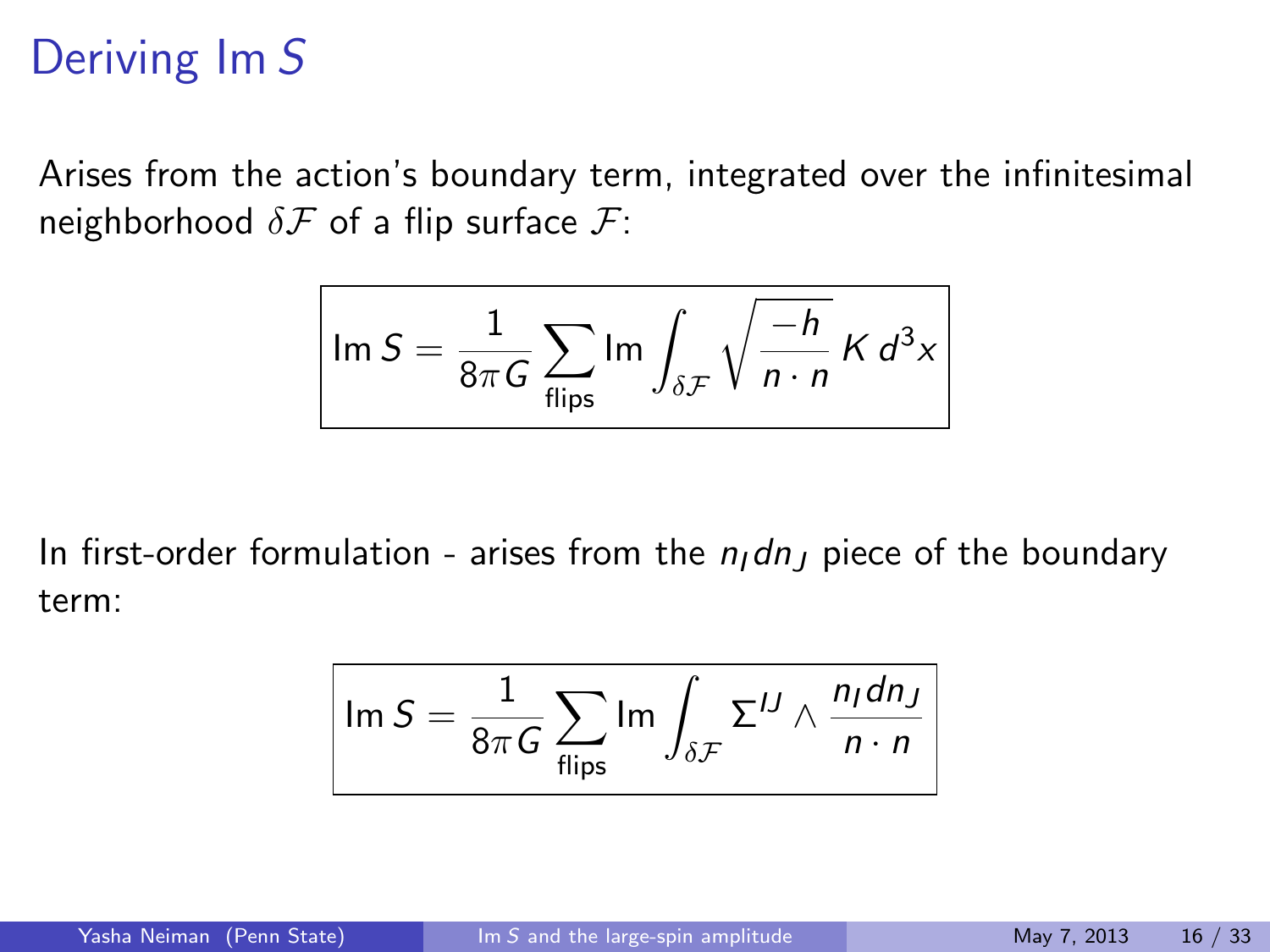### Simplest example

1+1d:  $\Sigma^{IJ} \rightarrow \epsilon^{IJ}$ 

• Flat space, trivial gauge:  $A_{IJ} = 0$ 

$$
S = \frac{1}{8\pi G} \int \sqrt{\frac{-h}{n \cdot n}} K dx = \frac{1}{8\pi G} \int \epsilon^{IJ} \frac{n_I dn_J}{n \cdot n} = \frac{1}{8\pi G} \int d\alpha
$$

• In Euclidean: 
$$
\int d\alpha = 2\pi
$$

$$
\bullet\ \mathsf{In}\ \mathsf{Lorentzian}\colon\int d\alpha=2\pi i\,\,\mathsf{Sorkin},\,\mathsf{1974}]
$$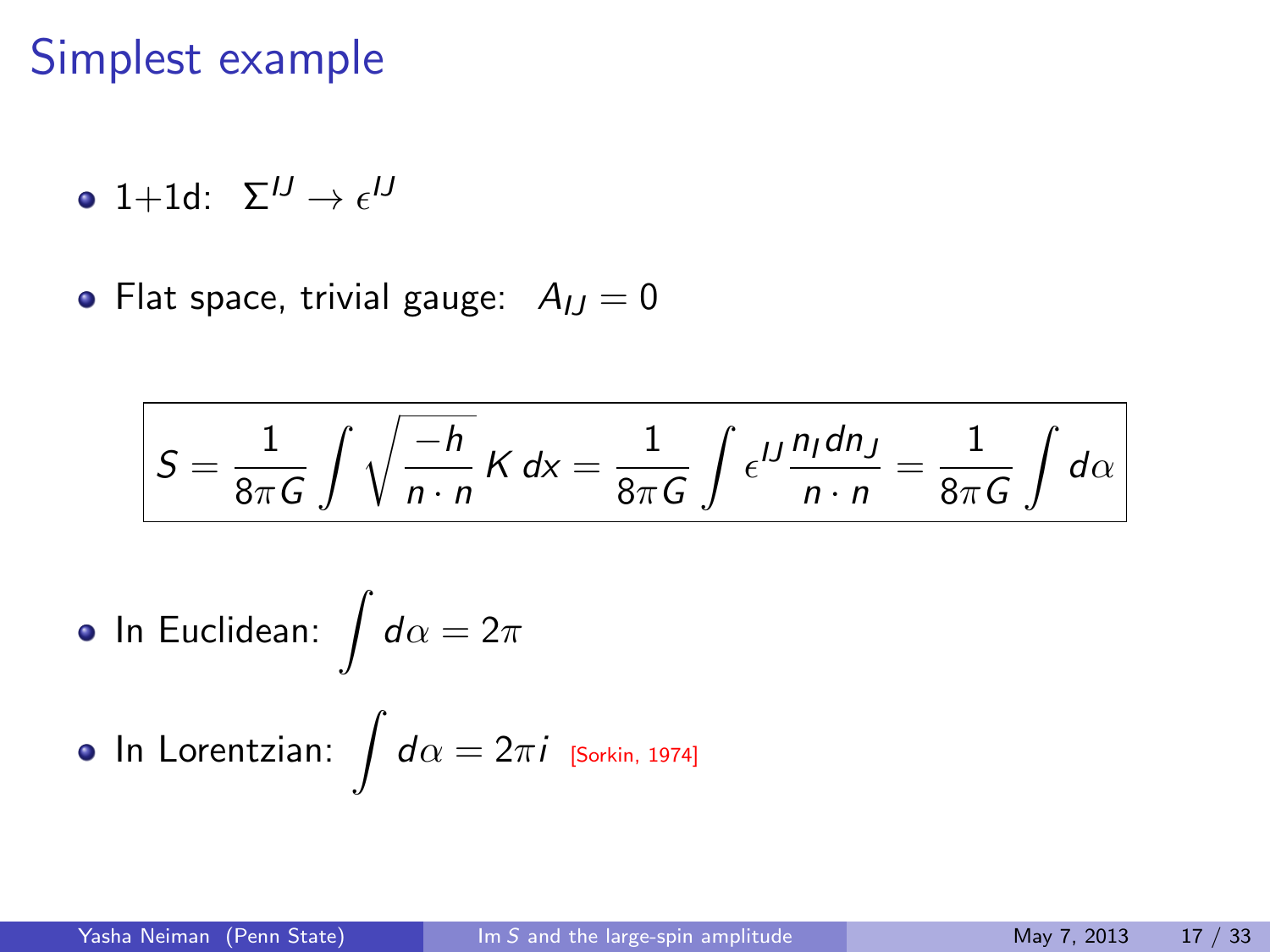### Angles in the Lorentzian plane

When  $n_1$  flips signature (crosses a null direction), its angle jumps by  $\pi i/2$ .

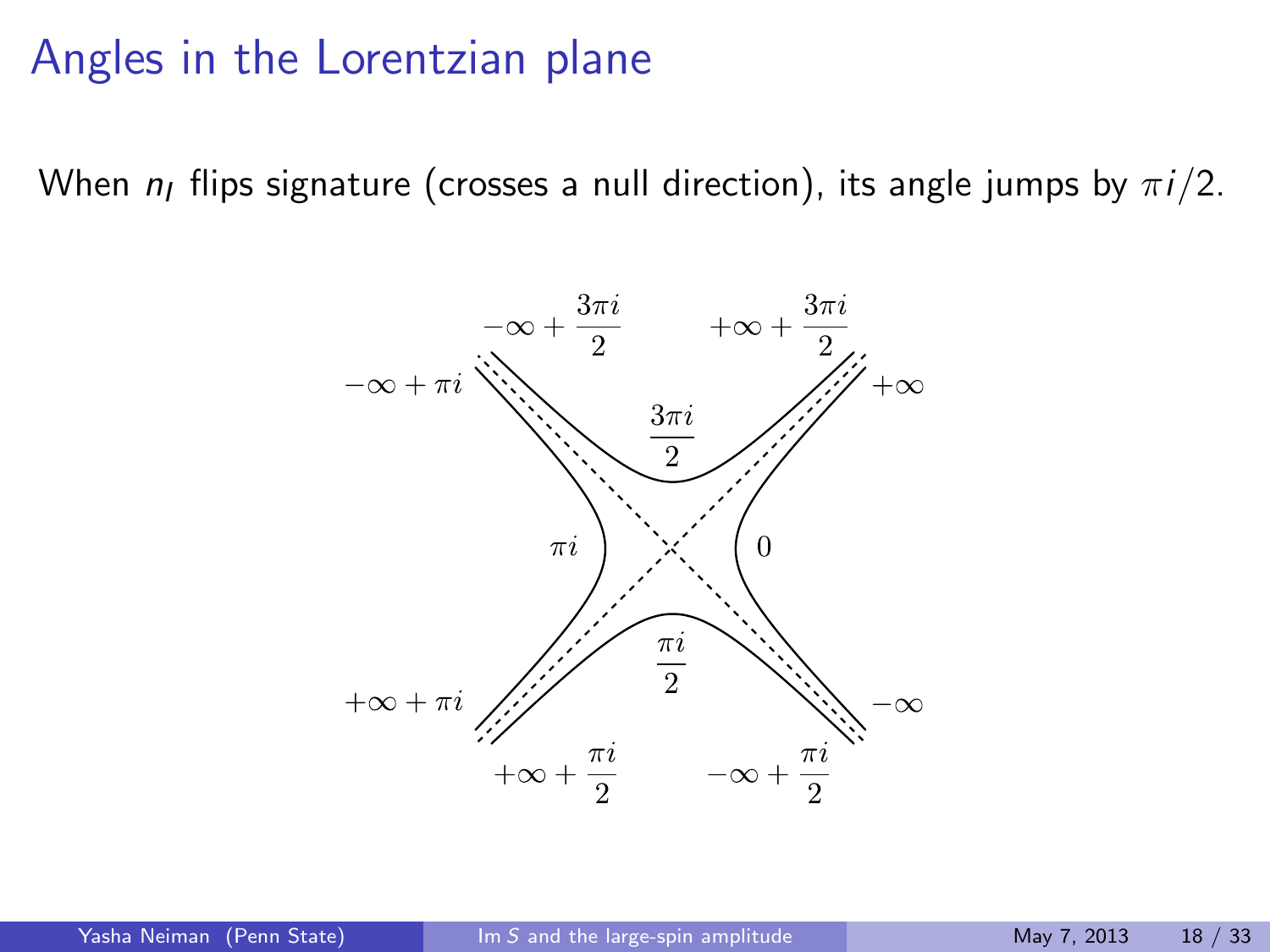## Derivation of the  $\pi i/2$  jump:

- Write your vector as:  $n^{\mu} \sim L^{\mu} + z \ell^{\mu}$  .
- Boost angle is:  $d\alpha = \frac{dz}{2}$  $rac{1}{2z}$ .
- At signature flip, z crosses through zero.
- Must deform the integration contour to avoid the pole!

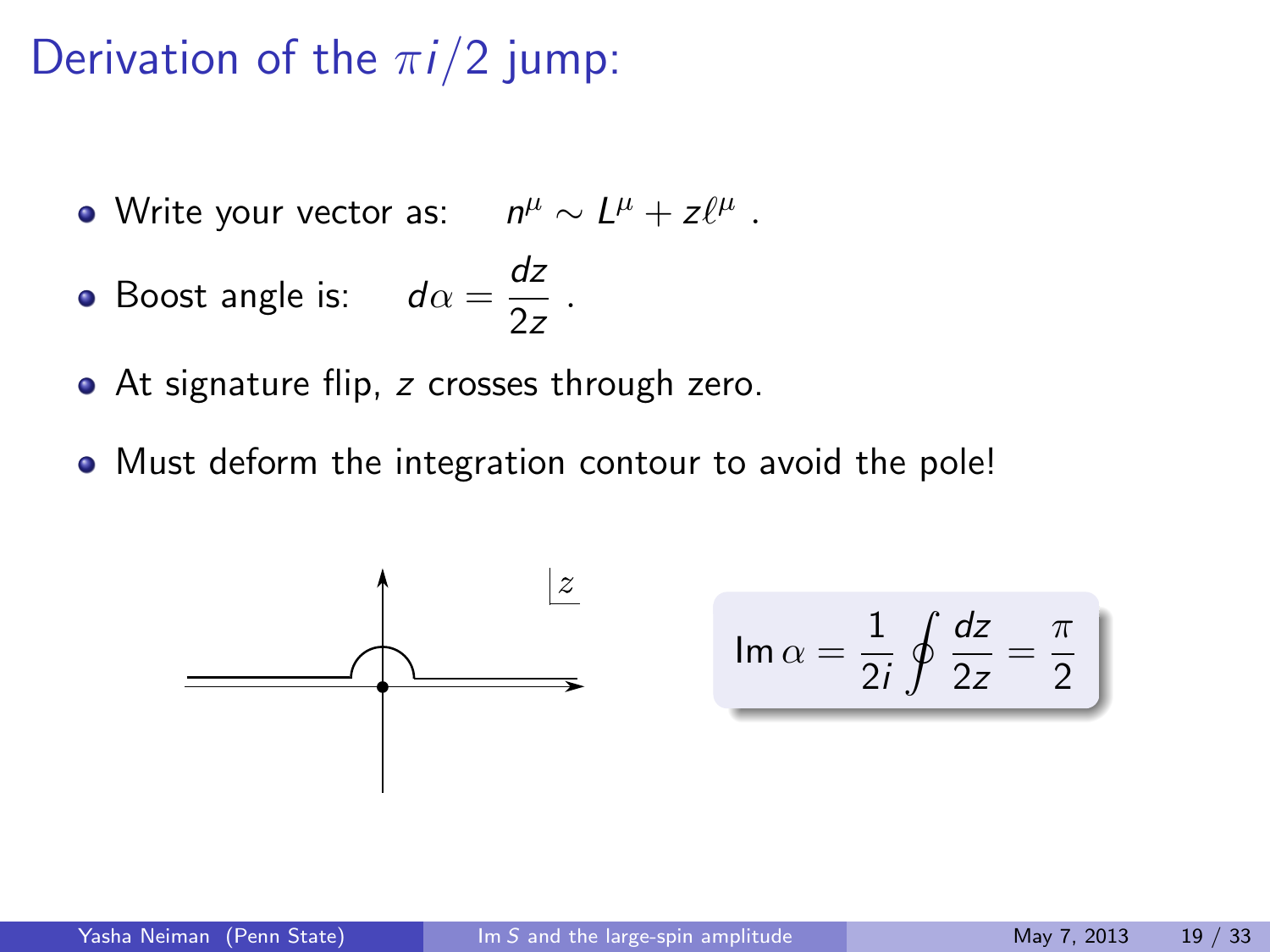## Back to GR in  $1+1d$

#### In flat space:

- The action for a region in flat space is:  $S = \frac{1}{2}$  $\frac{1}{8\pi G}\cdot 2\pi i=\frac{i}{4\pi i}$  $\frac{1}{4G}$ .
- Arises from the 4 poles in the  $\frac{n_1dn_J}{n\cdot n}$  boundary term at signature flips (null  $n_I$ ).
- Sign chosen so that  $Im S > 0$ .  $\Rightarrow$  Amplitudes  $e^{iS} \sim e^{-\operatorname{Im} S}$  not exploding.

#### In curved space (in presence of matter):

- Only the real part changes. Still have:  $\mathsf{Im}\, S = \frac{1}{\sqrt{2\pi}}$  $\frac{1}{4G}$ .
- The  $\frac{n_1dn_J}{n \cdot n}$  integral with its poles remains unchanged.
- The bulk term and the  $A_{IJ}$  boundary term have no poles.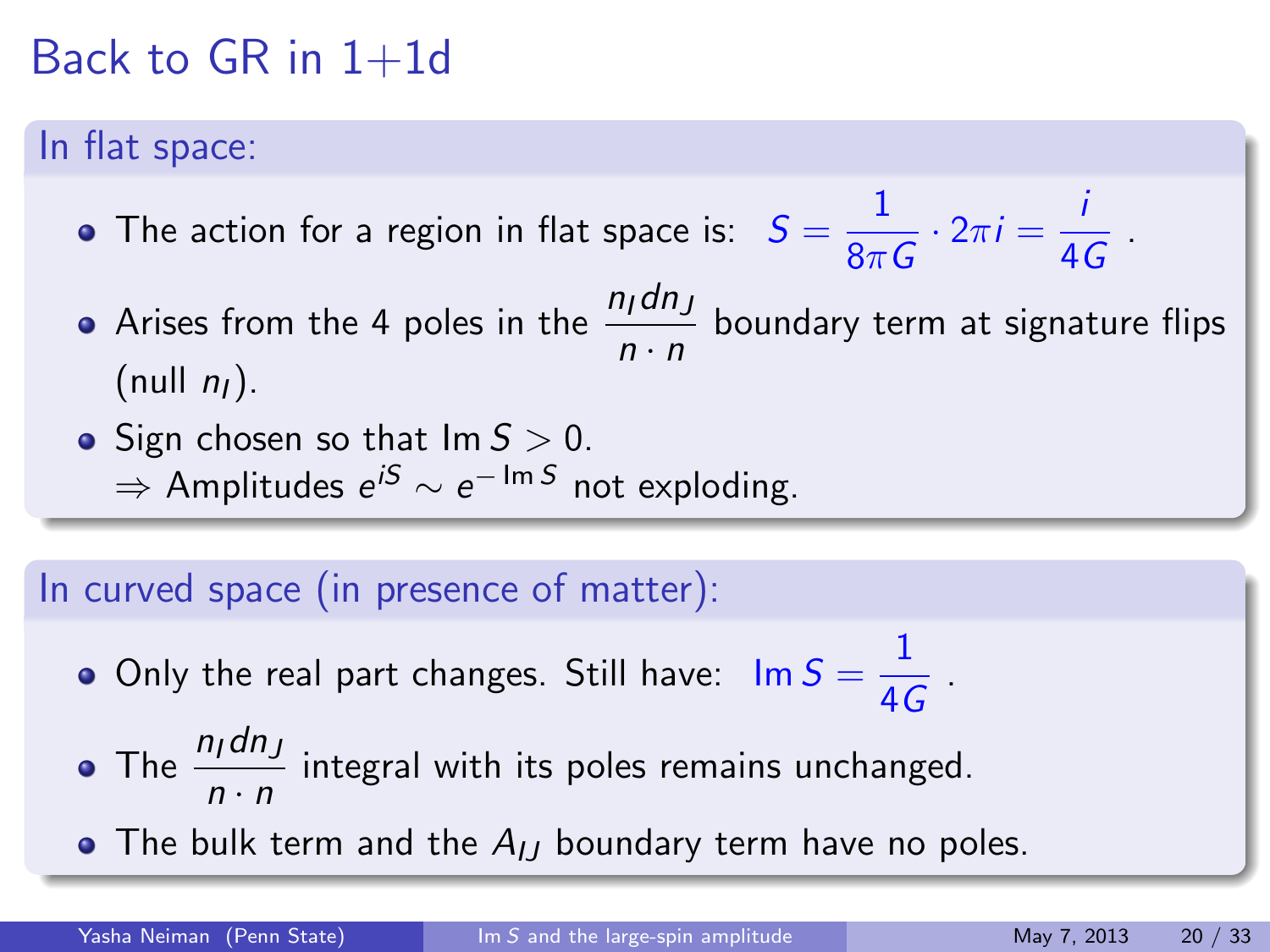Upgrade to  $3+1d$  (or any other dimension)

$$
\boxed{\mathsf{Im}\, \mathsf{S} = \frac{1}{8\pi\mathsf{G}}\sum_{\mathsf{flips}}\frac{\pi}{2}\cdot\mathsf{A}_{\mathsf{flip}} = \frac{1}{16\mathsf{G}}\sum_{\mathsf{flips}}\mathsf{A}_{\mathsf{flip}}}
$$

Im  $S$  is due to poles in the  $\Sigma^{IJ} \wedge \frac{n_I d n_J}{J}$  $\frac{n(n-1)}{n \cdot n}$  boundary term. • Poles now appear at 2d signature-flip surfaces (null  $n_1$ ).

#### On a flip surface, only one component contributes to the numerator

- Form indices on  $\Sigma^{IJ}$  along the flip surface.
- Form index on  $dn_1$  along the null normal/tangent.
- $\bullet$  IJ indices in the 1+1d plane transverse to the flip surface.

#### The calculation reduces to  $1+1d$

• The component of  $\Sigma^{IJ}$  provides an area-density factor.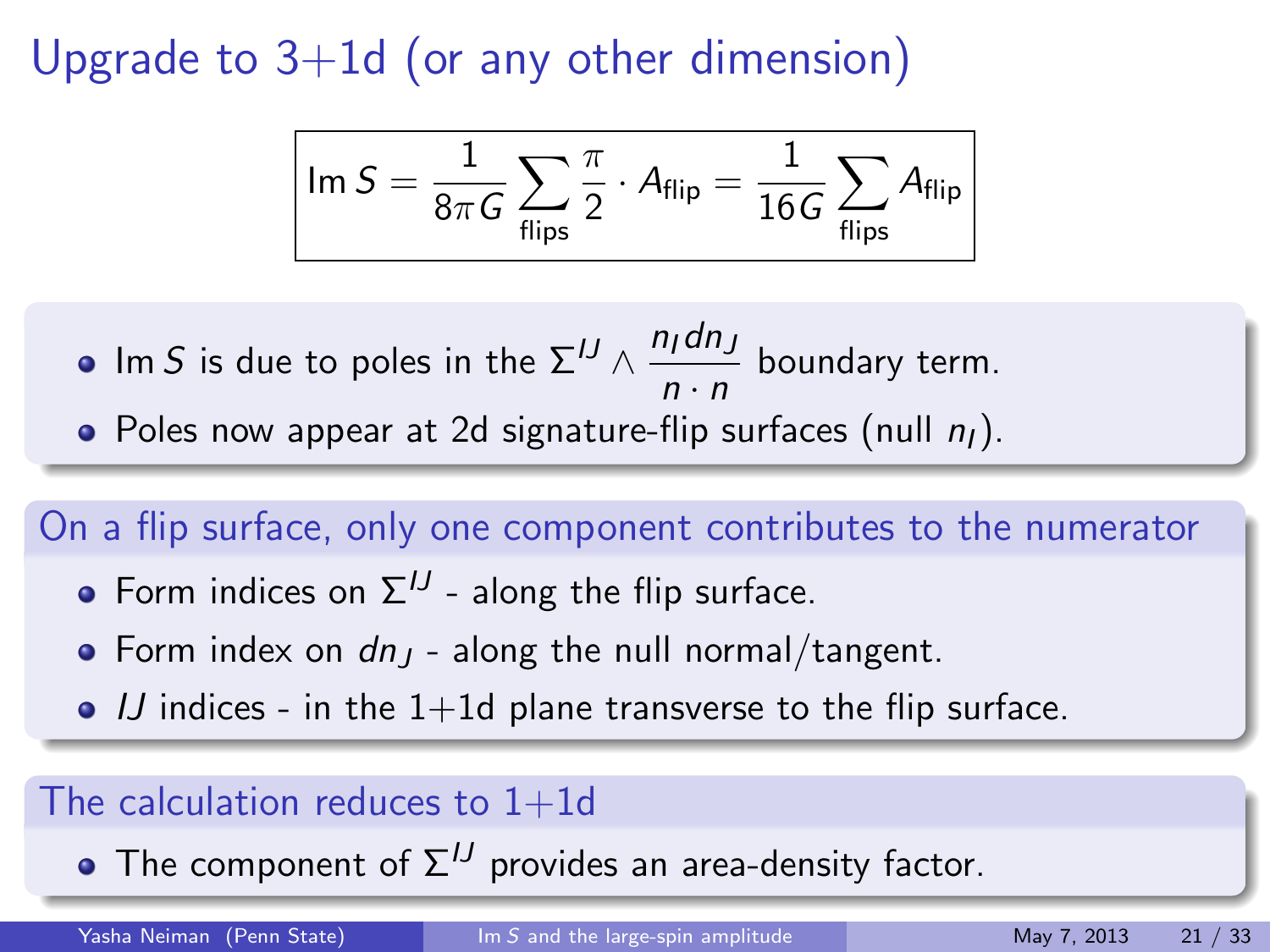### Classical action of a flat 4-simplex

$$
S = \sum_{\substack{2d \text{ corners}}} \frac{A\theta}{8\pi G}
$$
  $Im S = \sum_{\substack{\text{thin} \text{ corners}}} \frac{A}{8G}$ 

4-simplex with spacelike 3d faces in Minkowski space

- S is purely a boundary term, concentrated at 2d corners (triangles).
- Dihedral angles  $\theta$  discrete version of extrinsic curvature.

#### Angles  $\theta$  are complex

**•** Every "thin" corner hides two signature flips.

$$
\boxed{\text{Im } \theta = 0 \qquad \qquad } n_1 \qquad \qquad } n_2 \qquad \qquad \boxed{\text{Im } \theta = \pi \qquad \qquad } n_1 \qquad \qquad } n_2 \qquad \qquad
$$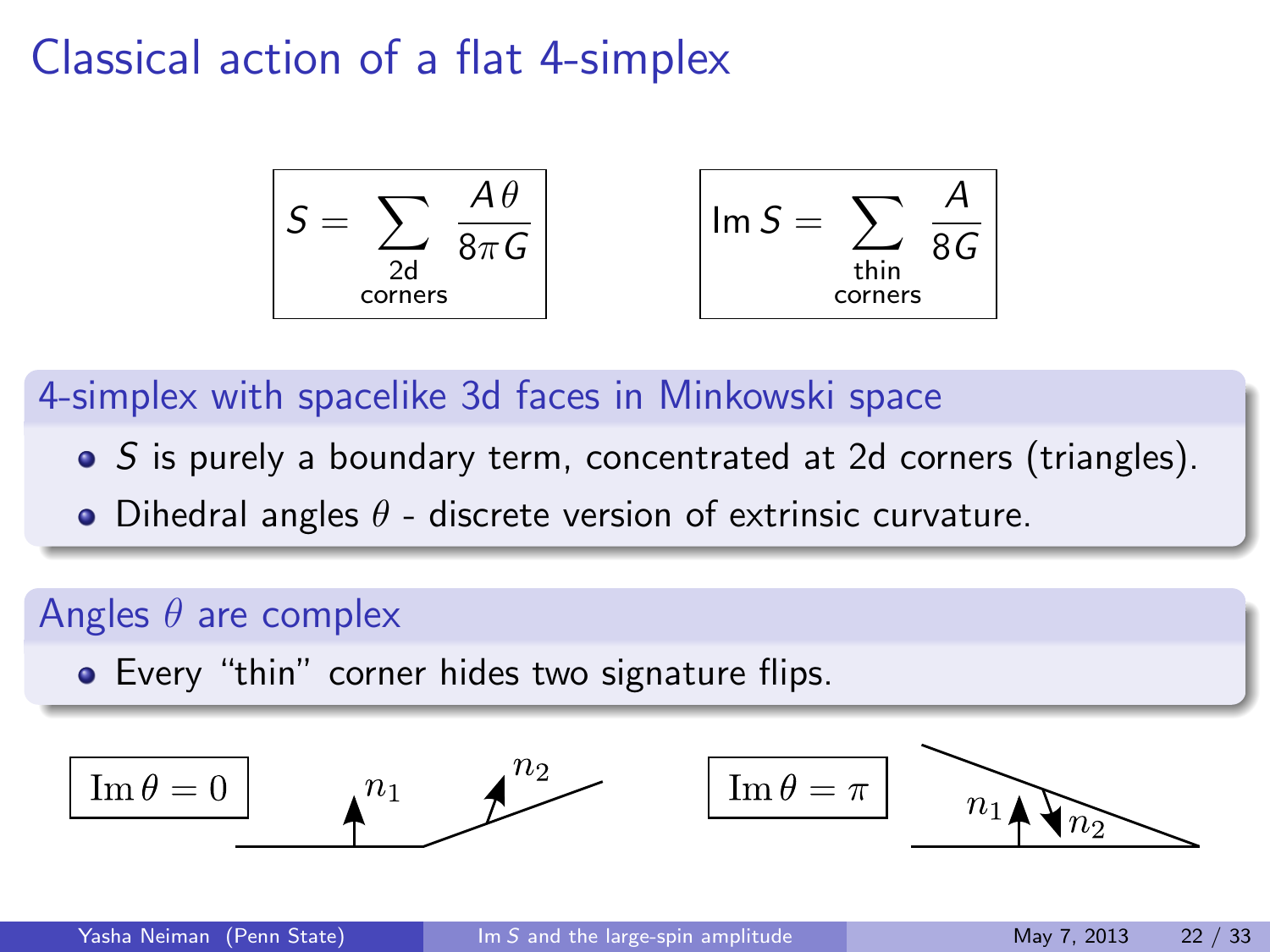## EPRL spinfoam amplitude for a large- $i$  4-simplex

[Barrett, Dowdall, Fairbairn, Hellmann & Pereira, 2010]

$$
\mathcal{A} = N_+ e^{iS_+} + N_- e^{iS_-}
$$

$$
\boxed{\phantom{a}\mathcal{S}_\pm=\sum_{\text{corners}}j(\mp\gamma\mathop{\rm Re}\nolimits\theta-\mathop{\rm Im}\nolimits\theta)}
$$

 $\pm$  denotes the two stationary points of the "path integral".

- Correspond to two parity-related configurations of the 4-simplex.
- Can isolate one of the two by smearing over spins  $j$ . [Bianchi & Ding, 2011]

Expression for  $S_{+}$  adapted from Barrett et.al. by comparing the angle conventions.

- $Re \theta$  is  $-\Theta$  from Barrett et.al.
- Im  $\theta$  is  $\Pi = 0, \pi$  from Barrett et.al.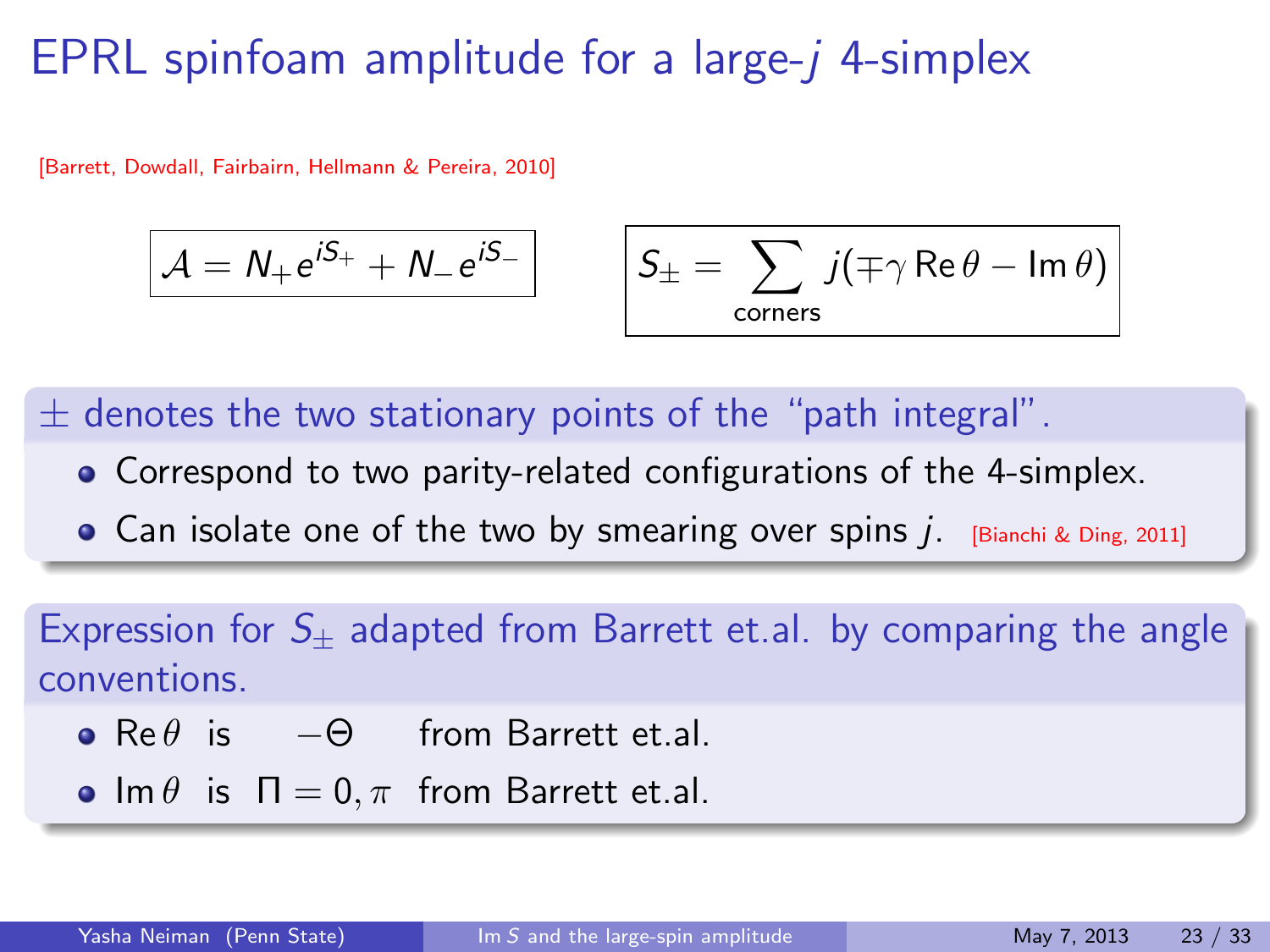### From spins to areas

$$
\boxed{A = 8\pi G \sqrt{\gamma^2} j} \qquad \left| S_{\pm} = \sum_{\text{corners}} \frac{\text{sign}(\gamma) A}{8\pi G} \left( \mp \text{Re}\,\theta - \frac{1}{\gamma} \,\text{Im}\,\theta \right) \right|
$$

In the area spectrum, used  $\sqrt{\gamma^2}=\mathsf{sign}(\gamma)\, \gamma$ 

- Rather than  $\gamma$  to cover both signs of  $\gamma$ .
- Rather than  $|\gamma|$  to be as complex-analytic as possible.

#### Two halves of the complex  $\gamma$  plane

- $\sqrt{\gamma^2}$  and sign $(\gamma)$  can be analytically continued from the real line.
- However, only in two disjoint domains of the complex plane.
- Positive and negative real  $\gamma$  lie in different domains.
- Away from the real line, the domain boundary is arbitrary.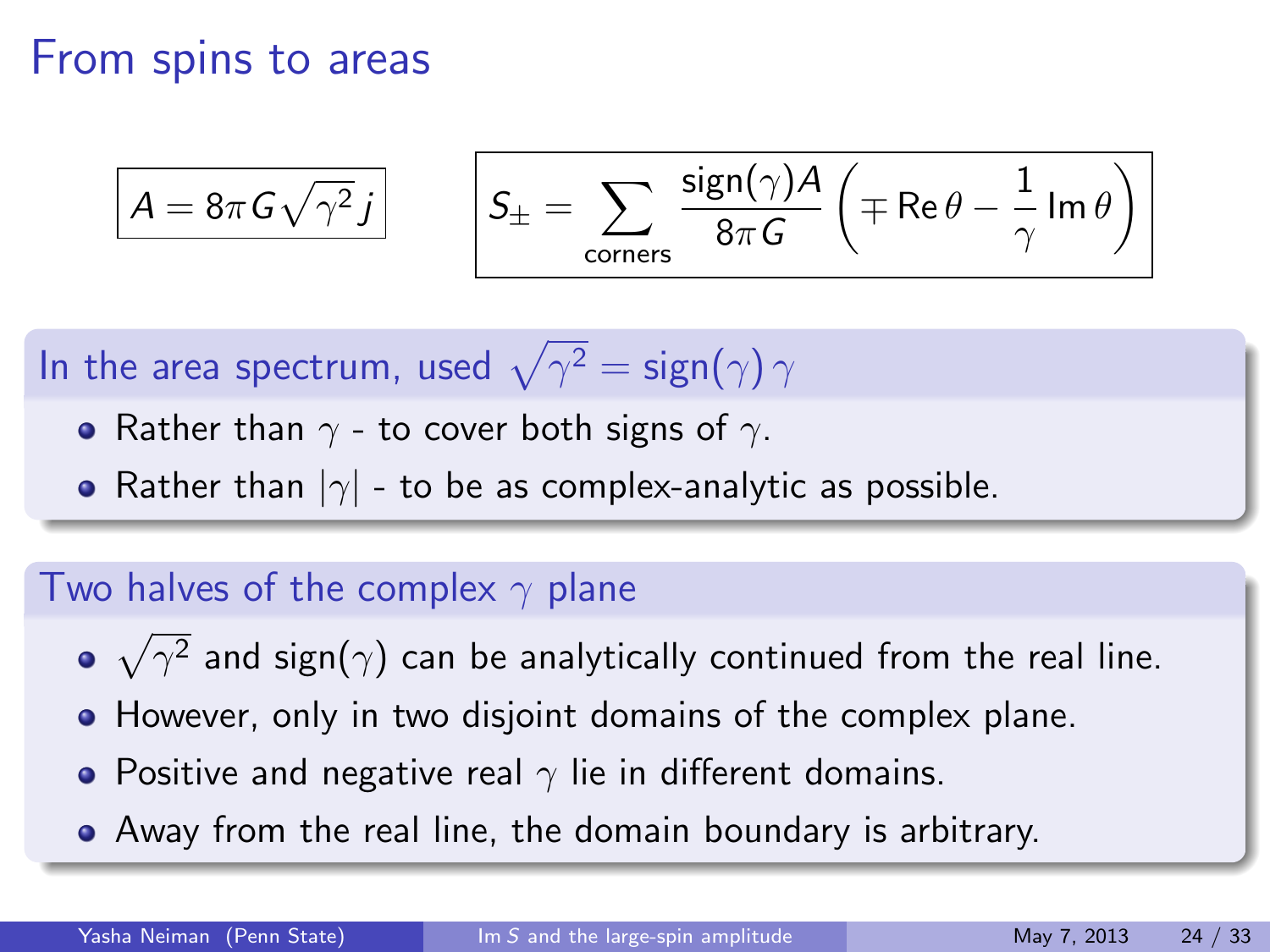## Comparing to the classical action

$$
\boxed{S_{\pm} = \sum_{\text{corners}} \frac{\text{sign}(\gamma) A}{8 \pi G} \left(\mp \text{Re} \,\theta - \frac{1}{\gamma} \, \text{Im} \, \theta \right)}
$$

### Old interpretation

- For real  $\gamma$ , the second term is an integer multiple of  $\pi \Rightarrow$  throw away.
- The first term reproduces the classical action, up to sign.

#### New interpretation

- The first term reproduces only the real part of the classical action.
- The imaginary part is reproduced by the second term, iff analytically continue  $\gamma \rightarrow$  sign $(\gamma)i$ .
	- Sign chosen so that  $Im S_{+} > 0$ .
	- $\gamma > 0$  goes to  $\gamma = i$ ;  $\gamma < 0$  goes to  $\gamma = -i$ .
	- This is allowed we had two separate analytic domains to begin with.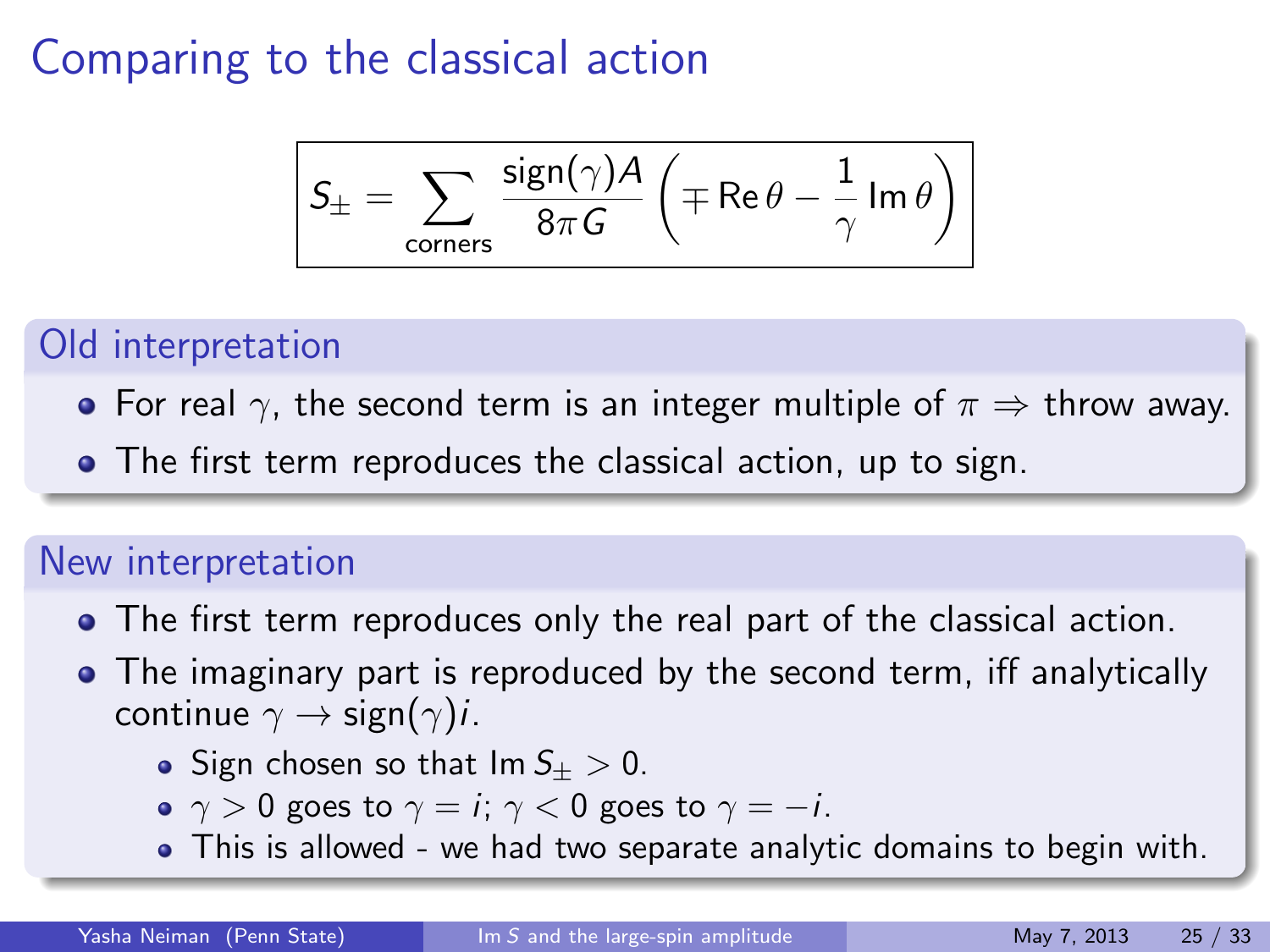Let's send  $\gamma$  to sign( $\gamma$ )*i* 

$$
S_{\pm}\,\rightarrow\,\mp\,{\rm sign}(\gamma)\,{\rm Re}\,S_{\rm class}+i\,{\rm Im}\,S_{\rm class}
$$

#### Properties of the analytically-continued amplitude

- $\bullet$  S<sub>+</sub> reproduces the classical action, up to the sign of the real part.
- $e^{iS_+}$  and  $e^{iS_-}$  are still complex-conjugate to each other.

#### What does  $\gamma = \pm i$  mean?

- **Back to the self-dual Ashtekar connection!**
- However, don't know how to quantize with non-real  $\gamma$ .
- Use real  $\gamma$  as a regulator remove at the end of the calculation.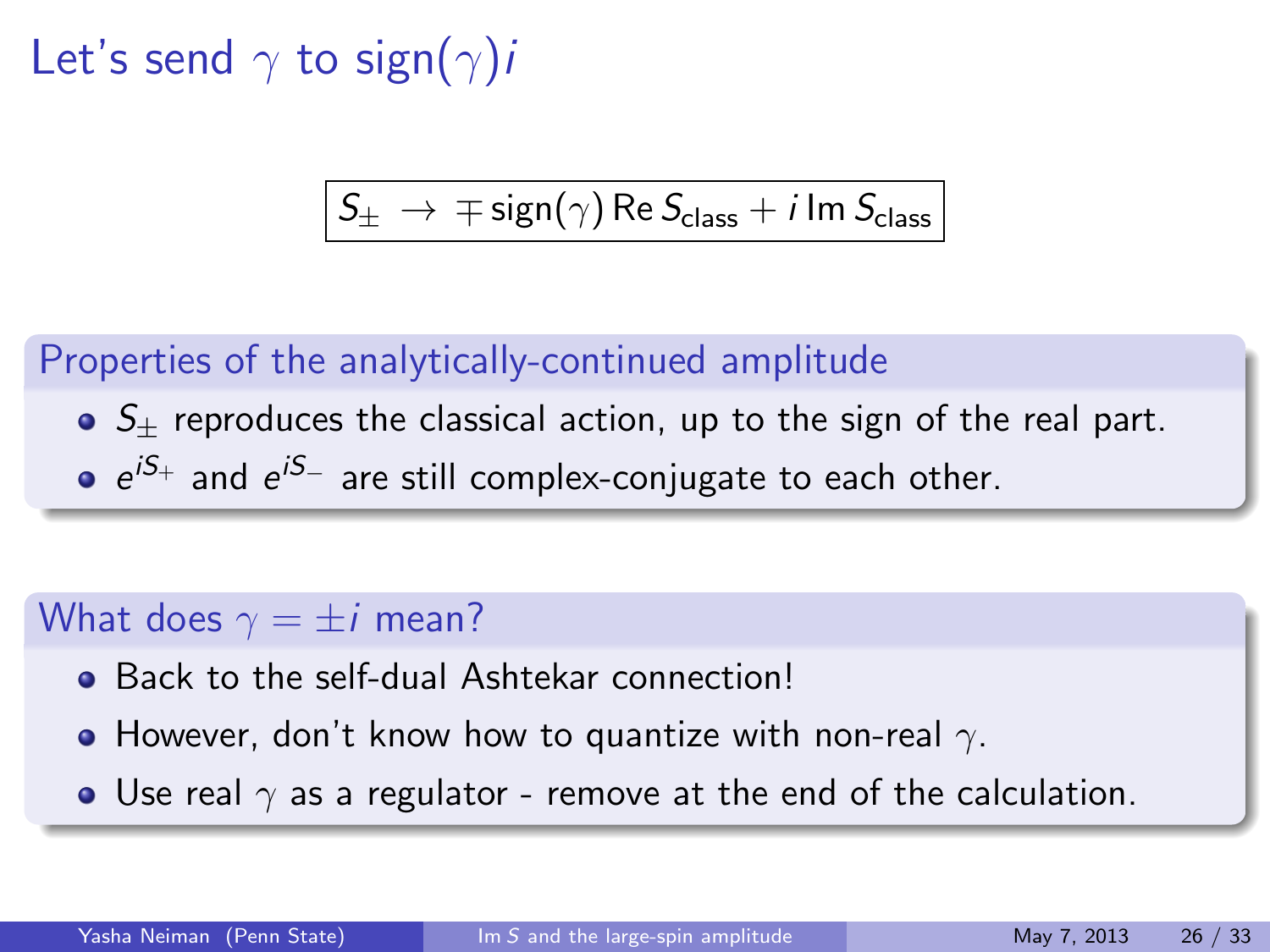## Black hole state-counting in LQG

### Does the entropy from state counting agree with the Bekenstein-Hawking formula?

- Bekenstein-Hawking is derived from a classical action.
- To compare, must express the state-counting entropy through parameters of an effective action in a classical limit.
- In LQG, there is no calculation of a continuum effective action to compare with.

The large-spin limit is a semiclassical regime where we have an action to compare with!

- Carry out the LQG state counting, with restriction to large spins and fixed number of punctures. [Frodden, Geiller, Noui & Perez, 2012]
- **•** Bekenstein-Hawking reproduced, iff  $\gamma$  is analytically continued to  $\pm i$ .
- $\gamma = \pm i$  leads to a correct action and a matching entropy!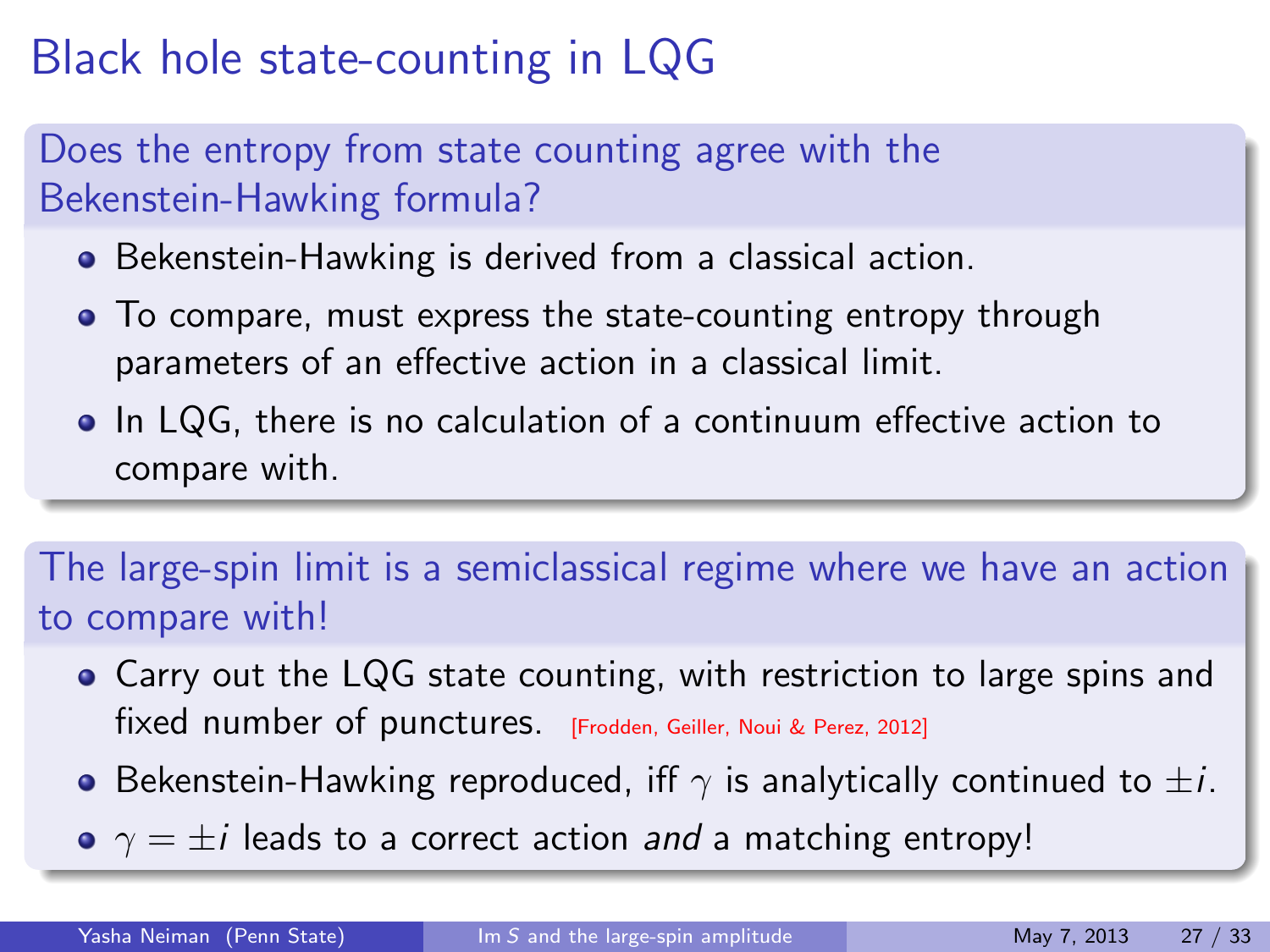## Large-spin limit vs. the continuum

Large-spin LQG with  $\gamma \rightarrow \pm i$  reproduces key aspects of continuum GR.

• However, this happens non-trivially.

#### In the continuum:

- $\gamma$  doesn't matter.
- $\bullet$  Im S comes from the Palatini boundary term.

### In the large-spin limit:

- $\bullet$   $\gamma$  matters.
- Im S comes from a Holst-type  $1/\gamma$  term. Large quantum effect!

#### The two limits seem distinct.

• How should we understand this?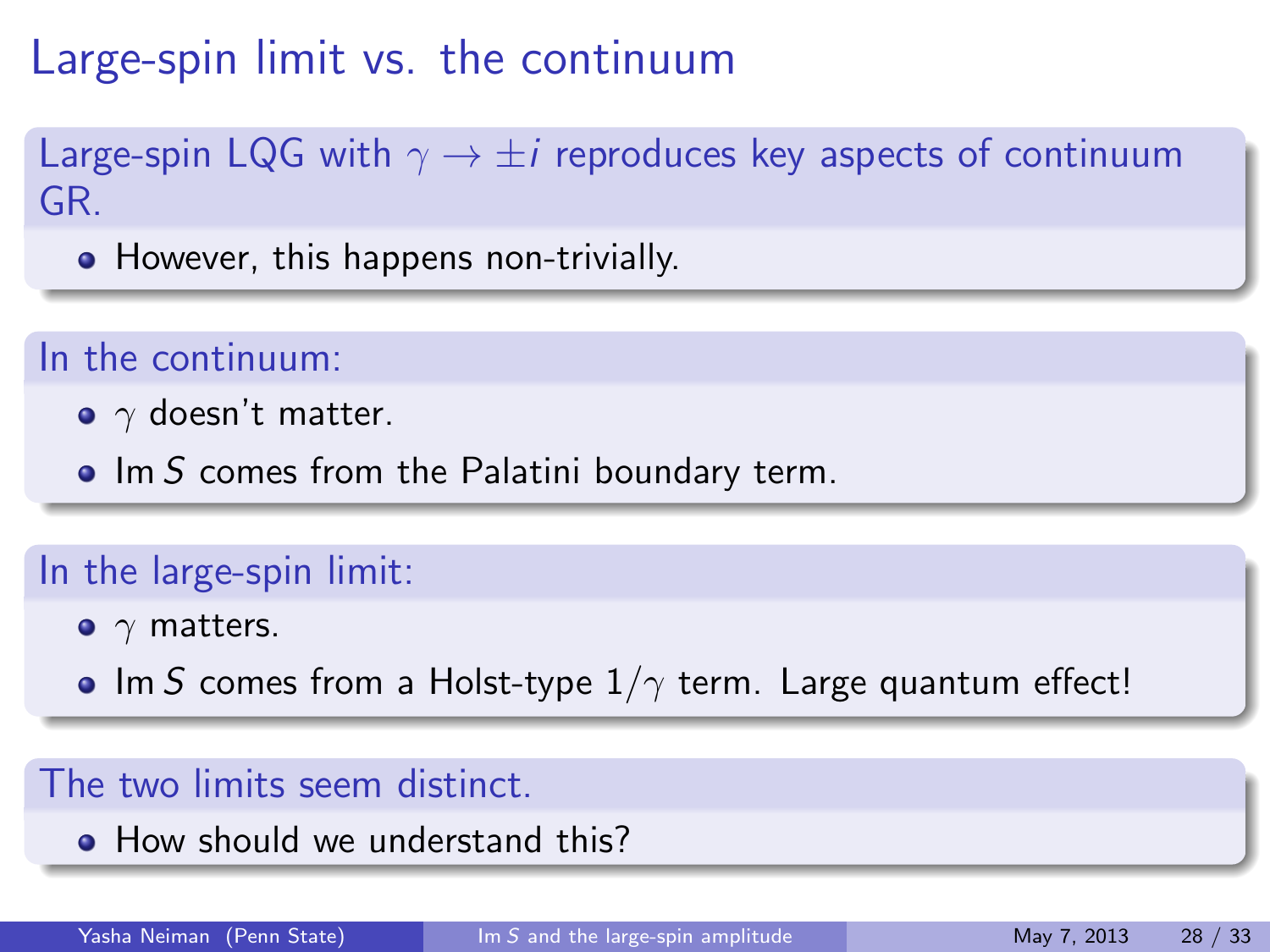## An RG flow between large spins and the continuum?

### A tempting interpretation

 $\gamma^2$  "flows" from arbitrary values in the continuum to the self-dual value at large spins.

### A suggestive coincidence

- In a 1-loop perturbative calculation (in Euclidean, with fermions),  $\gamma^2$ flows from arbitrary values in the IR to the self-dual value in the UV. [Benedetti & Speziale, 2011]
- Sounds familiar...
- The continuum is certainly "in the IR".
- Is the large-spin limit somehow "in the UV"?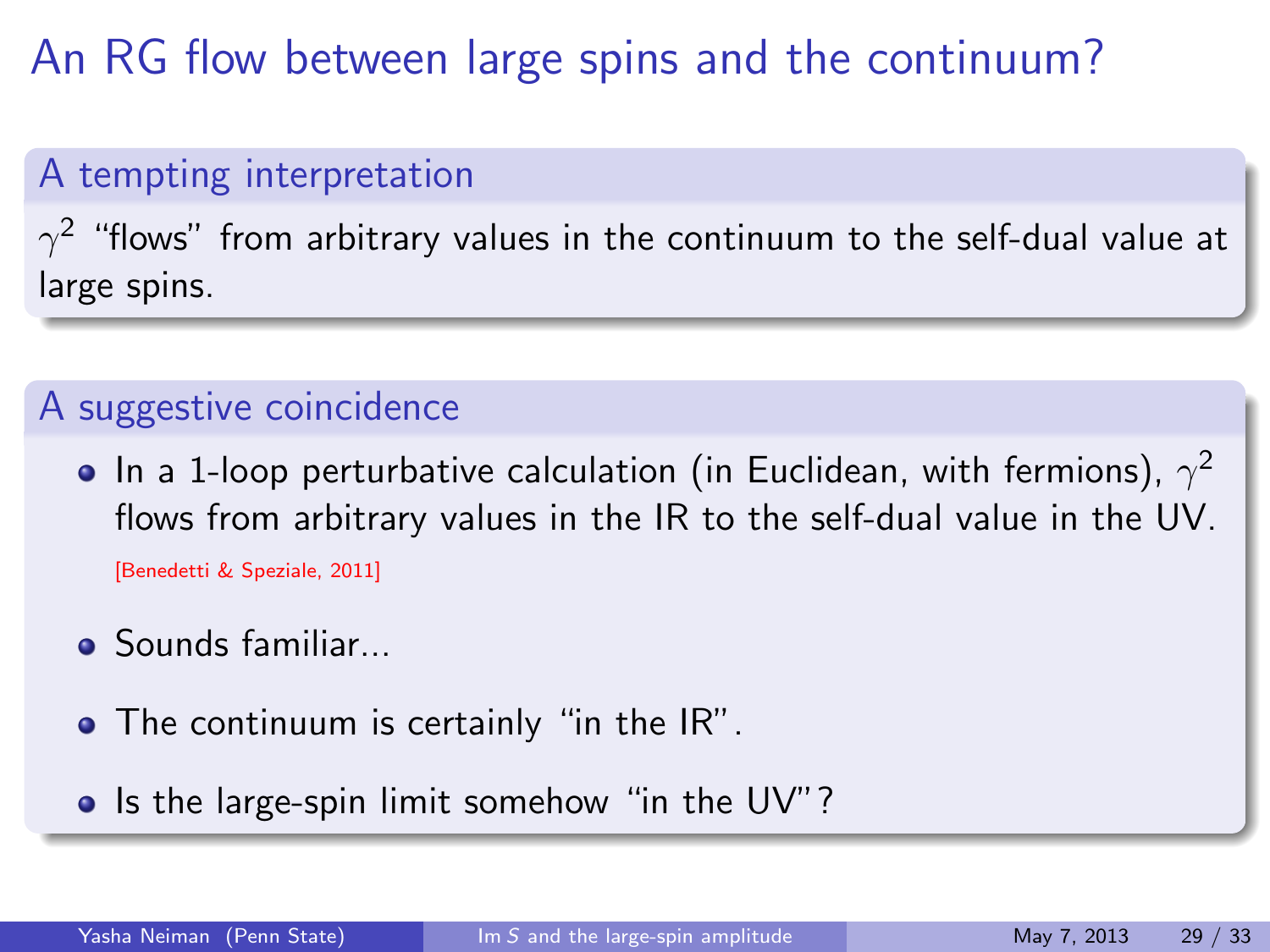## The large-spin limit as a high-energy regime

### UV and IR are misleading words

- The large-spin limit describes large *distances L*  $\sim$ √  $j\,\ell_\mathsf{planck}.$ In quantum gravity, this can mean either large or small energies E.
- In QFT: small energies  $E \sim \hbar/L = (\ell_{\text{planet}}/L)M_{\text{planet}}$
- $\bullet$  In classical GR: large energies  $E \sim L/G = (L/\ell_{\text{planet}})M_{\text{planet}}$

### What's the appropriate physical picture?

- QFT picture:
	- Long-wavelength gravitons *perturbing* a background.
	- Action (of graviton) over distance L is  $S/\hbar \sim 1$ .
- Classical GR picture:
	- Large black holes defining a background.
	- Action (of classical metric) over distance L is  $S/\hbar \sim (L/\ell_{\sf planck})^2 \gg 1.$
- The large-spin limit is more like the classical GR picture.
- Should be thought of as high-energy:  $E/M_{\rm planet} \sim$ √  $\bar{j}\gg 1$  .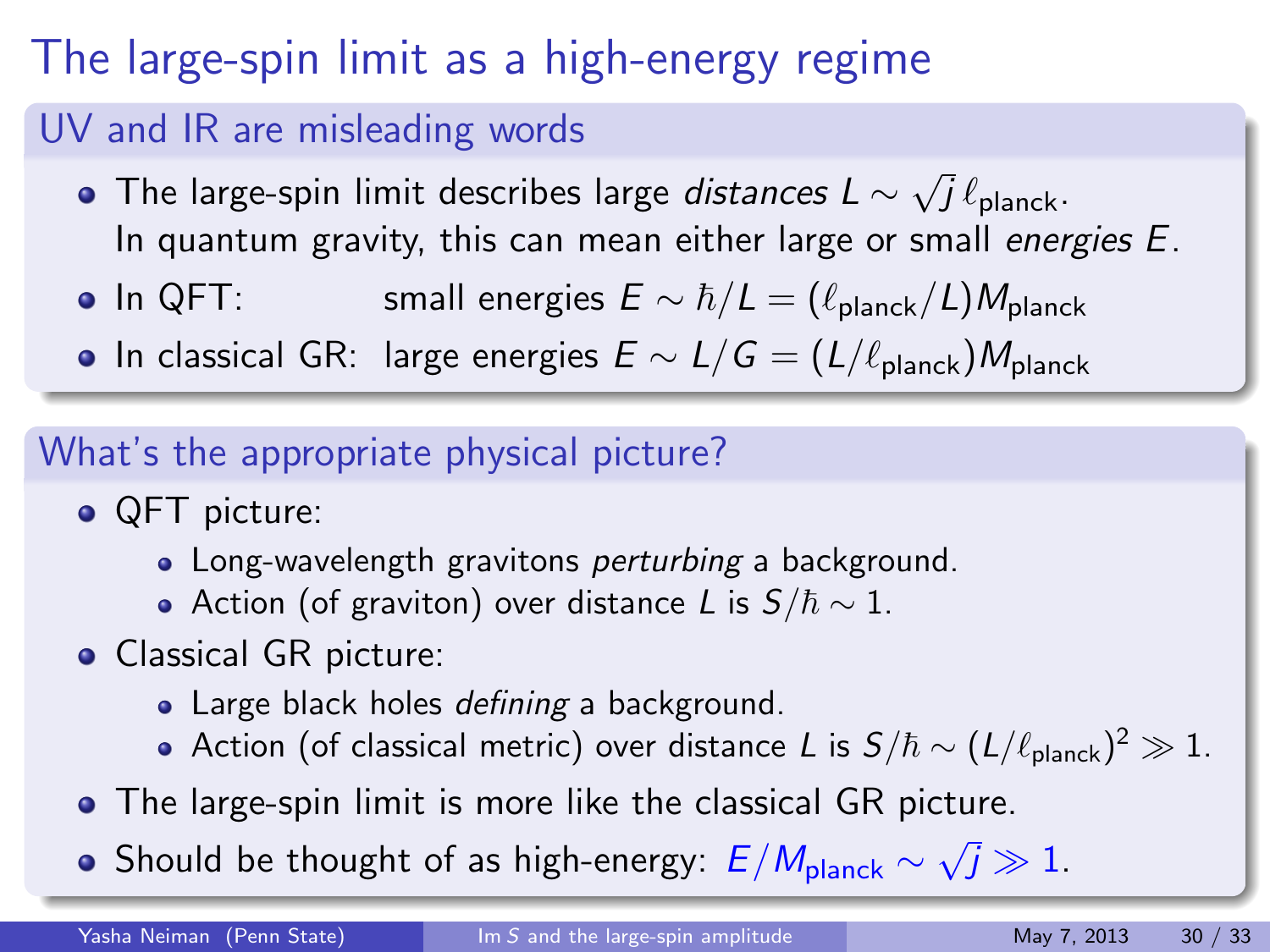## Two classical limits of LQG



- Continuum limit: many low-energy quanta.
- Large-spin limit: few high-energy quanta.
- All this refers to the large-spin limit of the fundamental theory.
- Large spins may also arise in a coarse-graining picture. This will involve some new, effective dynamics.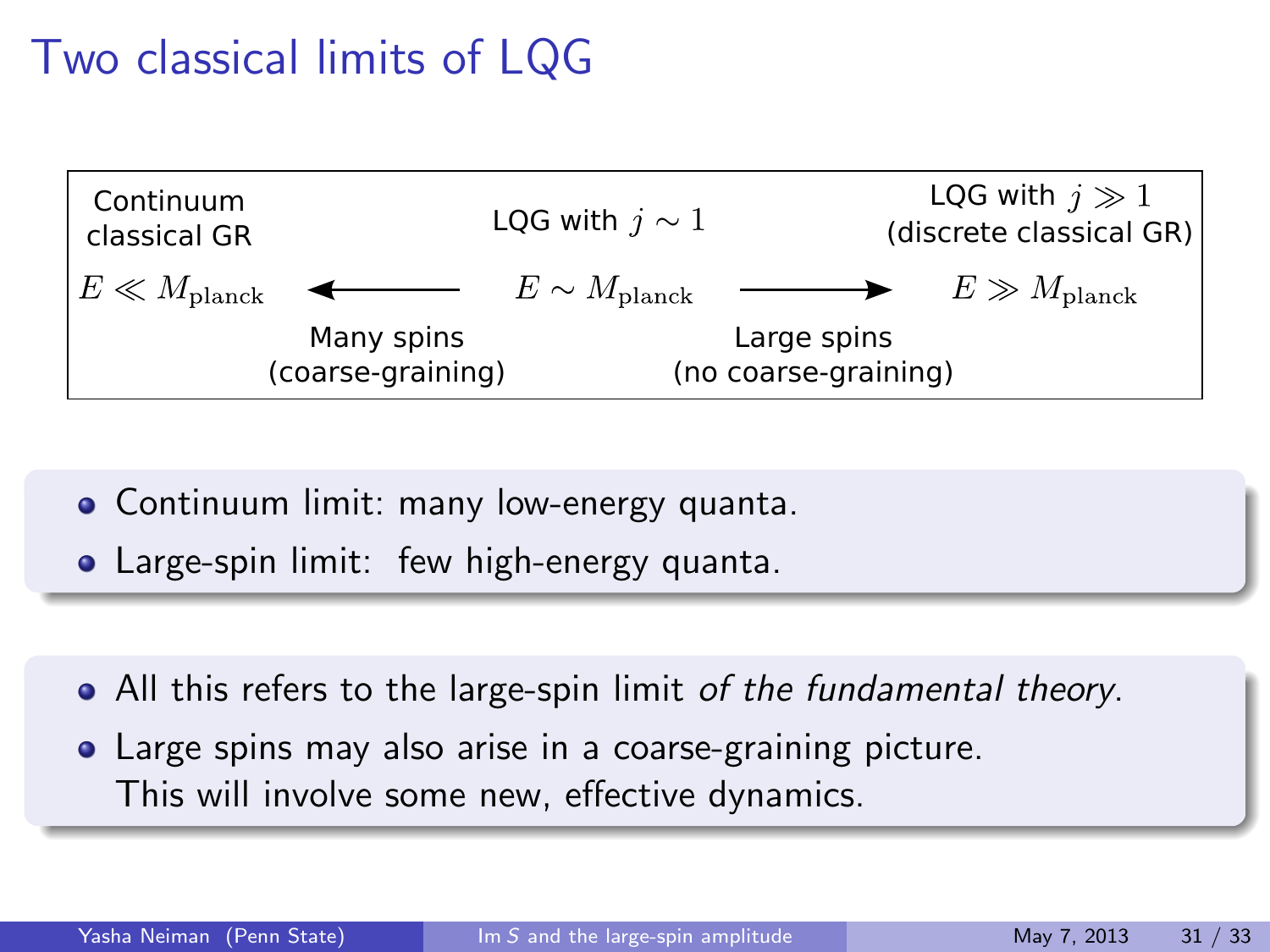# Summary (again)

### Classical GR

- First-order and second-order actions agree on-shell.
- The action has a nonvanishing imaginary part:

$$
\text{Im } S = \frac{1}{16G} \sum_{\text{flips}} A_{\text{flip}} = \frac{1}{4} \sum_{\text{flips}} \sigma_{\text{flip}}
$$

### The large-spin limit of LQG

- The large-spin vertex amplitude reproduces the classical action iff analytically continued to  $\gamma = \pm i$ .
- A first-ever agreement in LQG between BH entropy derived from an effective action and from a microscopic state counting.
- The limit should be thought of as a high-energy ("transplanckian") regime.